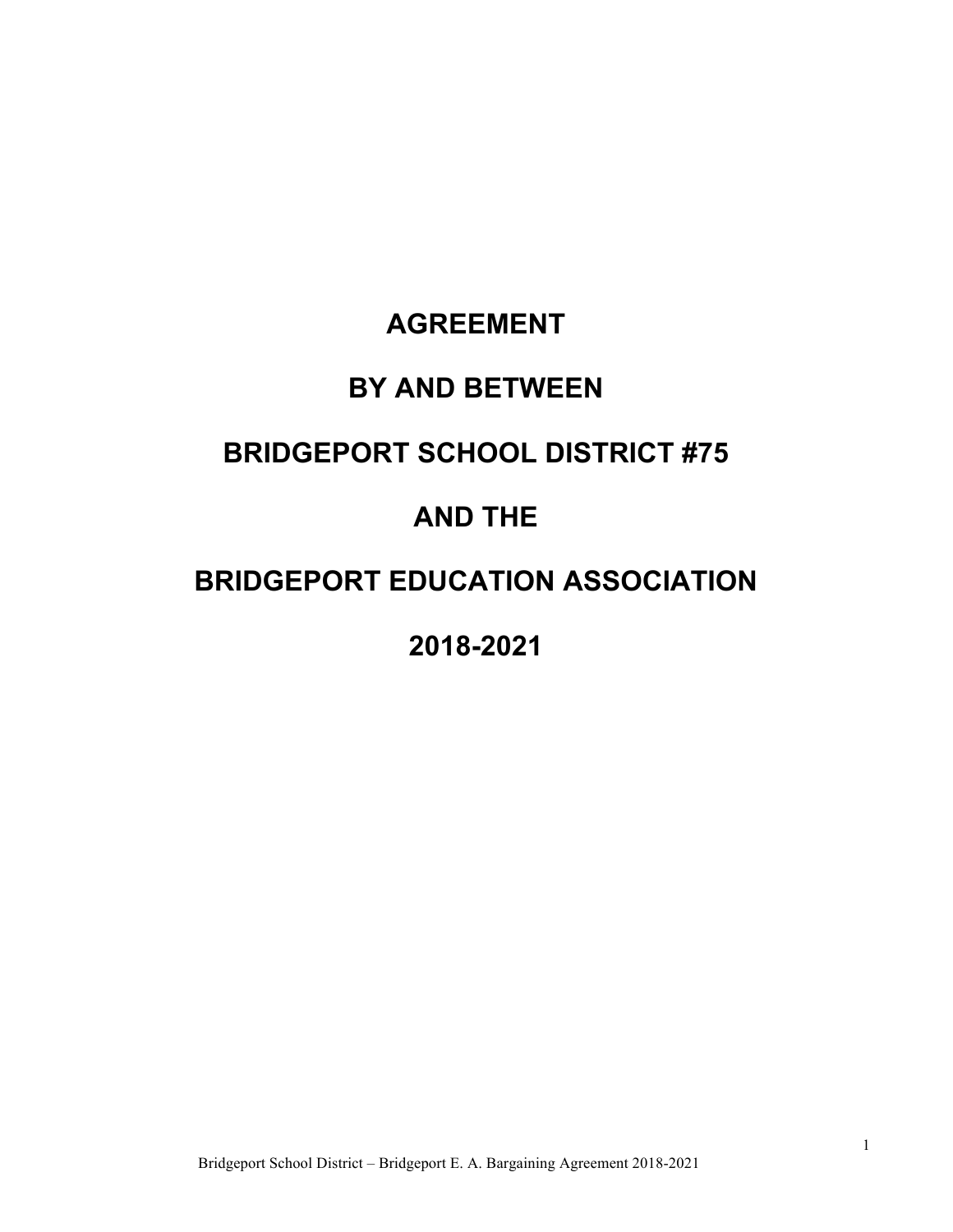#### **AGREEMENT BY AND BETWEEN BRIDGEPORT SCHOOL DISTRICT #75 AND THE BRIDGEPORT EDUCATION ASSOCIATION 2018-2021**

| <b>Table of Contents</b> |                 |                                                         | Page |
|--------------------------|-----------------|---------------------------------------------------------|------|
| PREAMBLE                 |                 |                                                         |      |
|                          |                 |                                                         |      |
|                          |                 |                                                         |      |
|                          | 1.              |                                                         |      |
|                          | 2.              |                                                         |      |
|                          | 3.              |                                                         |      |
|                          | 4.              |                                                         |      |
|                          |                 |                                                         |      |
|                          | 5.              |                                                         |      |
|                          | 6.              |                                                         |      |
|                          | 7.              |                                                         |      |
|                          | 8.              |                                                         |      |
|                          | 9.              |                                                         |      |
|                          | 10 <sub>1</sub> |                                                         |      |
|                          | 11.             |                                                         |      |
|                          | 12.             |                                                         |      |
|                          | 13.             |                                                         |      |
|                          | 14 <sub>1</sub> |                                                         |      |
|                          | 15.             |                                                         |      |
|                          | 16.             |                                                         |      |
|                          |                 |                                                         |      |
|                          | 1.              |                                                         |      |
|                          | 2.              |                                                         |      |
|                          |                 |                                                         |      |
|                          |                 |                                                         |      |
|                          | 1.              |                                                         |      |
|                          | 2.              |                                                         |      |
|                          | 3.              |                                                         |      |
|                          |                 |                                                         |      |
|                          |                 |                                                         |      |
|                          |                 |                                                         |      |
|                          |                 | ARTICLE II.  BUSINESS………………………………………………………………………………………7 |      |
|                          |                 |                                                         |      |
|                          |                 |                                                         |      |
|                          |                 |                                                         |      |
|                          |                 |                                                         |      |
|                          |                 |                                                         |      |
|                          | 1.              |                                                         |      |
|                          | 2.              |                                                         |      |
|                          |                 |                                                         |      |
|                          |                 |                                                         |      |
|                          |                 |                                                         |      |
|                          | 1.              |                                                         |      |
|                          | 2.              |                                                         |      |
|                          | 3.              |                                                         |      |
|                          | 4.              |                                                         |      |
|                          | 5.              |                                                         |      |
|                          |                 |                                                         |      |
|                          |                 |                                                         |      |
|                          |                 |                                                         |      |
|                          |                 |                                                         |      |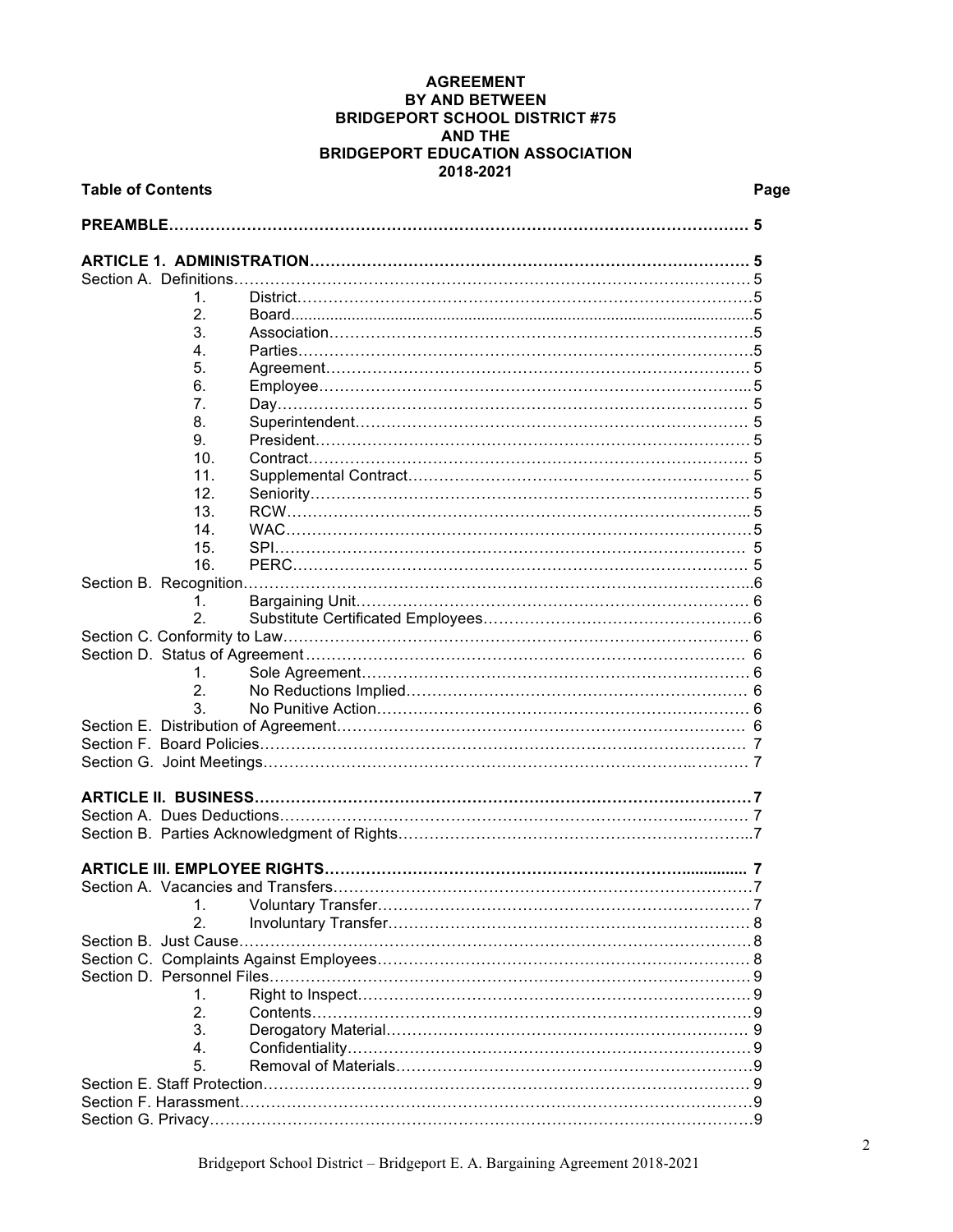| $\mathbf 1$ . |          |
|---------------|----------|
| 2.            |          |
| 3.            |          |
|               |          |
|               |          |
|               |          |
|               |          |
|               | 11       |
|               | 12       |
|               |          |
|               |          |
|               |          |
|               | 14       |
|               |          |
|               |          |
|               |          |
|               |          |
|               |          |
|               |          |
|               |          |
| 1.            | 16<br>16 |
| 2.            | 16       |
| 3.            | 16       |
| 4.            | 16       |
|               |          |
|               | 17       |
|               |          |
|               |          |
|               |          |
|               |          |
|               |          |
| 1.            |          |
| 2.            |          |
| 3.            |          |
| 4.            |          |
|               |          |
|               |          |
| 1.            | 18       |
| 2.            |          |
|               |          |
|               |          |
|               |          |
|               |          |
|               |          |
|               | 19       |
|               | 20       |
|               | 20       |
|               | 20       |
|               |          |
|               |          |
|               |          |
| 1.            | 20       |
| 2.            |          |
| 3.<br>4.      | 20       |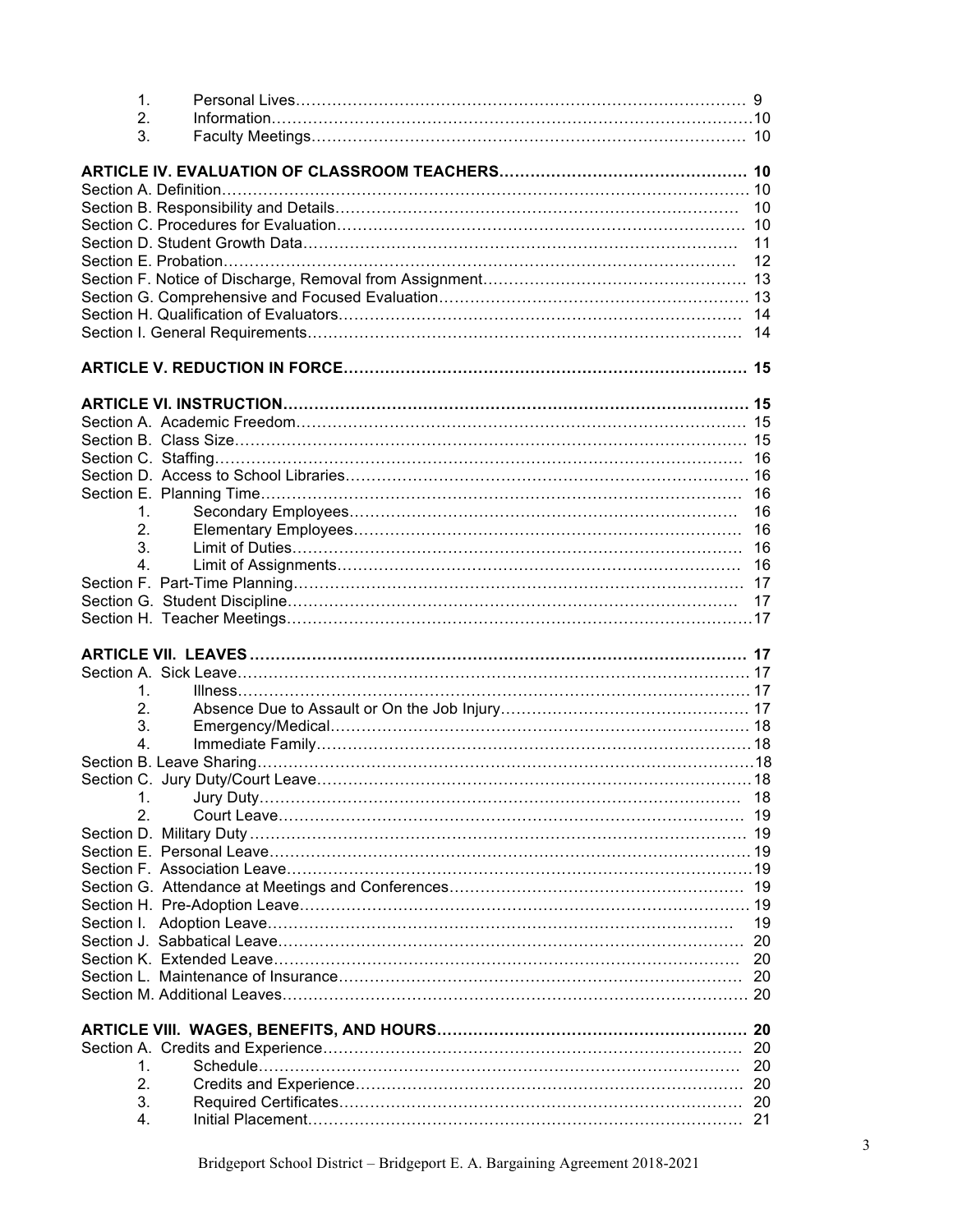| 5.                       |         |  |
|--------------------------|---------|--|
| 6.                       |         |  |
| 7.                       |         |  |
| 8.                       |         |  |
| 9.                       |         |  |
| 10.                      |         |  |
| 11.                      |         |  |
|                          | 1.      |  |
|                          | 2.      |  |
|                          | 3.      |  |
|                          | 4.      |  |
|                          |         |  |
|                          |         |  |
|                          |         |  |
|                          |         |  |
|                          |         |  |
|                          |         |  |
|                          |         |  |
|                          |         |  |
|                          |         |  |
|                          |         |  |
|                          |         |  |
|                          |         |  |
|                          |         |  |
|                          |         |  |
|                          |         |  |
|                          | 1.      |  |
|                          | 2.      |  |
|                          | 3.      |  |
|                          | $4_{-}$ |  |
|                          |         |  |
|                          |         |  |
|                          |         |  |
|                          |         |  |
|                          |         |  |
|                          |         |  |
|                          |         |  |
|                          |         |  |
|                          |         |  |
|                          |         |  |
|                          |         |  |
|                          |         |  |
|                          |         |  |
|                          |         |  |
|                          |         |  |
| <b>APPENDICIES, ETC.</b> |         |  |
|                          |         |  |
|                          |         |  |
|                          |         |  |
|                          |         |  |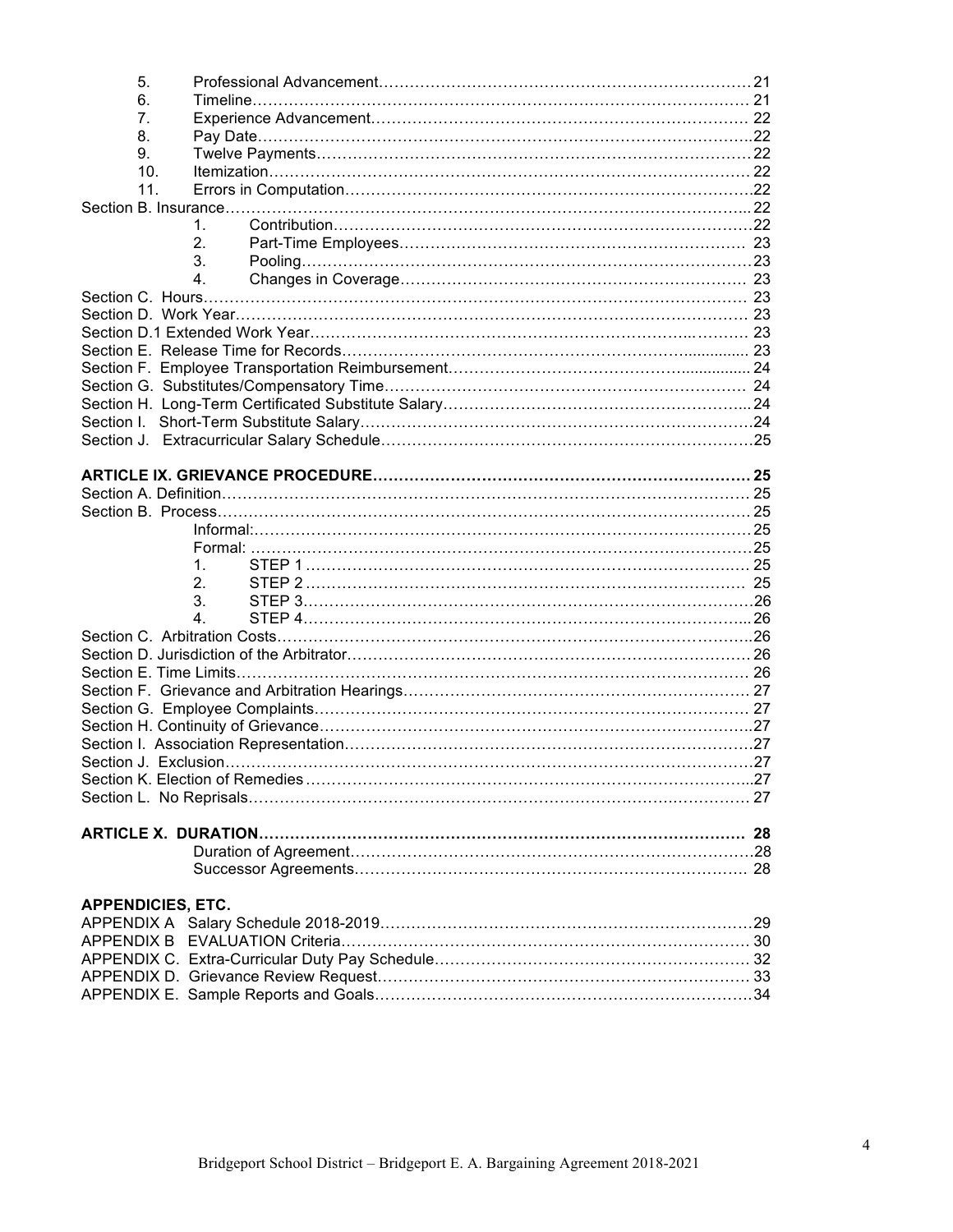#### **AGREEMENT BY AND BETWEEN BRIDGEPORT SCHOOL DISTRICT #75 AND THE BRIDGEPORT EDUCATION ASSOCIATION 2018-2021**

#### **PREAMBLE**

This Agreement is by and between the Bridgeport School District No. 75 acting through its Board of Directors and the Bridgeport Education Association, pursuant to RCW 41.59.

#### **ARTICLE I. ADMINISTRATION**

#### **Section A. Definitions**

- 1. The term "District" shall mean the Bridgeport School District No. 75, Douglas County, Washington State; or its authorized administration.
- 2. The term "Board" shall mean the Board of Directors of the Bridgeport School District No. 75.
- 3. The term "Association" shall mean the Bridgeport Education Association, which is affiliated with the Washington Education Association, the National Education Association and North Central Washington UniServ Council.
- 4. The term "Parties" shall mean the District and the Association.
- 5. The term "Agreement" shall mean this collective bargaining agreement, which shall be signed by the parties.
- 6. The term "Employee" shall mean any member of the bargaining unit as set out in this Agreement.
- 7. The term "Day" shall mean any day the district business office is open for business with the public.
- 8. The term "Superintendent" shall mean the chief administrative officer of the District or his/her designee.
- 9. The term "President" shall mean the President of the Association or his/her designee.
- 10. The term "Contract" shall mean the individual personal services contract issued to and signed by each employee.
- 11. The term "Supplemental Contract" shall mean that contract issued and signed for extracurricular, special and supplemental assignments and shall be in accordance with current statutory provisions.
- 12. The term "Seniority" shall mean length of service within the District as a member of the bargaining unit. Accumulation of seniority shall begin on the employee's first working day.
- 13. The term "RCW" shall mean the Revised Code of Washington.
- 14. The term "WAC" shall mean the Washington Administrative Code.
- 15. The term "SPI" shall mean the Washington State Superintendent of Public Instruction or his/her office.
- 16. The term "PERC" shall mean the Washington State Public Employee Relations Commission.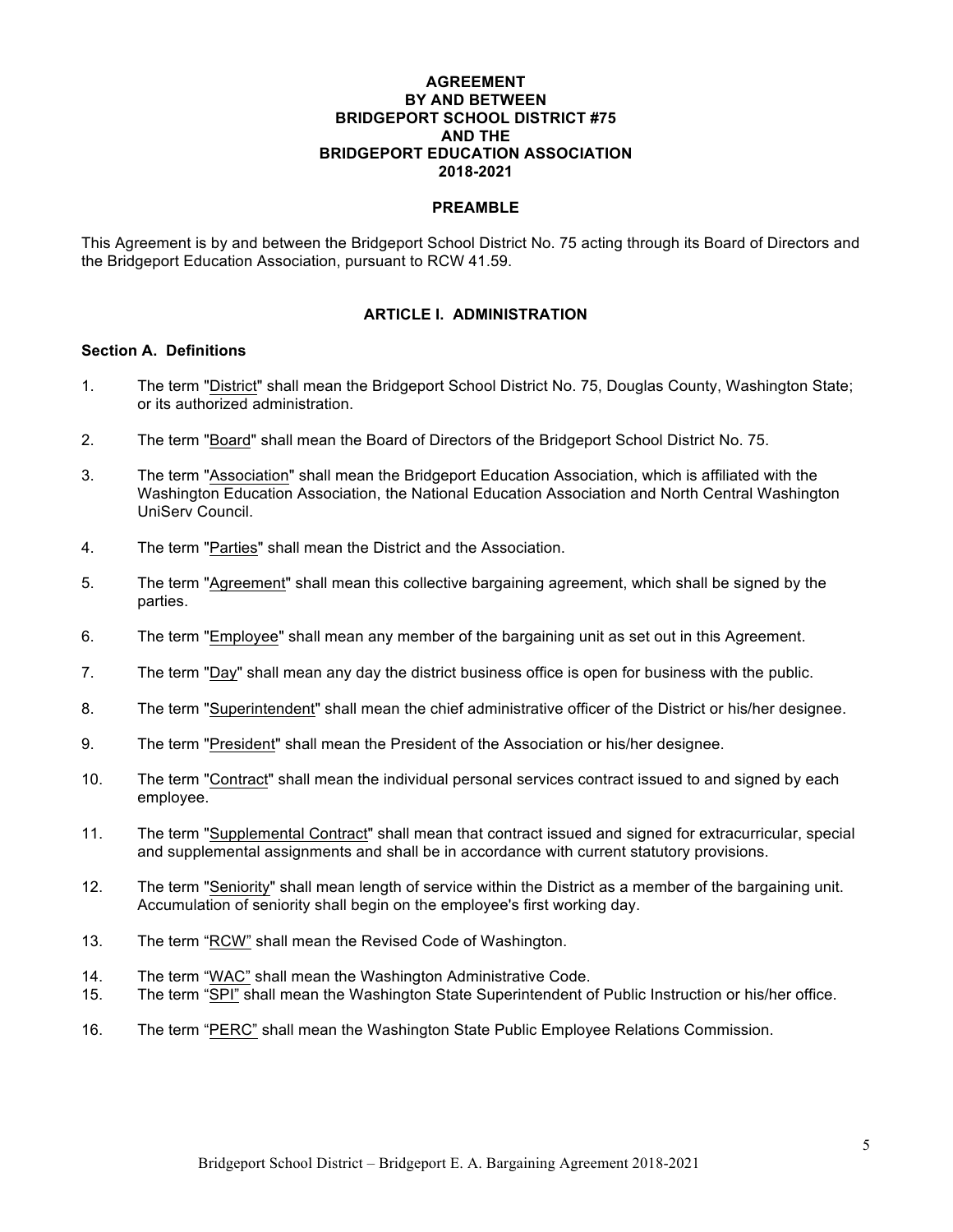#### **Section B: Recognition**

1. **Bargaining Unit:** The Board hereby recognizes the Association as the sole exclusive bargaining representative for all certificated employees employed by the Board under contract, excluding: the Superintendent and District Evaluating Administrators.

Unless the context in which they are used clearly requires otherwise, words used in this contract denoting gender shall include the masculine and feminine; and words denoting number shall include the singular and plural.

- 2. **Substitute Certificated Employees:** The following sections of this Agreement shall be applicable to substitute certificated employees, as qualified below:
	- a. Substitute certificated employees employed by the District for more than thirty (30) days of work within any 12-month period ending during the current or immediately preceding school year, and who continue to be available for employment as substitute teachers.
	- b. Substitute certificated employees employed by the District in positions where it is anticipated or comes to pass that a member of the bargaining unit will be absent from her or his regular assignment and will be replaced in such assignment for a period in excess of twenty (20) consecutive work days.

#### **Section C: Conformity to Law**

This Agreement shall be governed and construed according to the Constitution and laws of the State of Washington. If any provision of this Agreement shall be found contrary to law, such provision or application shall have the effect only to the extent permitted by law, and all other provisions or applications of the Agreement shall continue in full force and effect.

#### **Section D: Status of Agreement**

1. **Sole Agreement**: This Agreement shall supersede any rules, regulations, policies, resolutions, or practices of the District, which shall be contrary to or inconsistent with its terms.

When an individual contract between the District and an employee is issued, the individual contract shall be subject to and consistent with the terms and conditions of this Agreement. If any individual contract contains any language inconsistent with this Agreement, this Agreement, during its duration, shall be controlling.

- 2. **No Reductions Implied:** The parties agree that no employee shall suffer a reduction in salary due to the implementation of this Agreement. Unless specifically referred to, nothing in this Agreement will be applied to nullify or modify the terms of an extracurricular contract.
- 3. **No Punitive Action:** No action taken by an employee functioning as an Association officer or representative shall be the cause of punitive action.

## **Section E: Distribution of Agreement**

Following ratification signing of this Agreement, the District shall design, prepare a camera-ready copy, and print this Agreement after it has been checked and verified by the Association as being correct in wording and content. The Association shall distribute to all employees copies of this Agreement. The Agreement shall be available for inspection online by all employees and applicants for bargaining unit positions. It shall be posted in the teacher handbooks yearly as to how to access the contract online.

There shall be two (2) signed copies of the final Agreement for the purposes of records. One (1) shall be retained by the District and one (1) by the Association.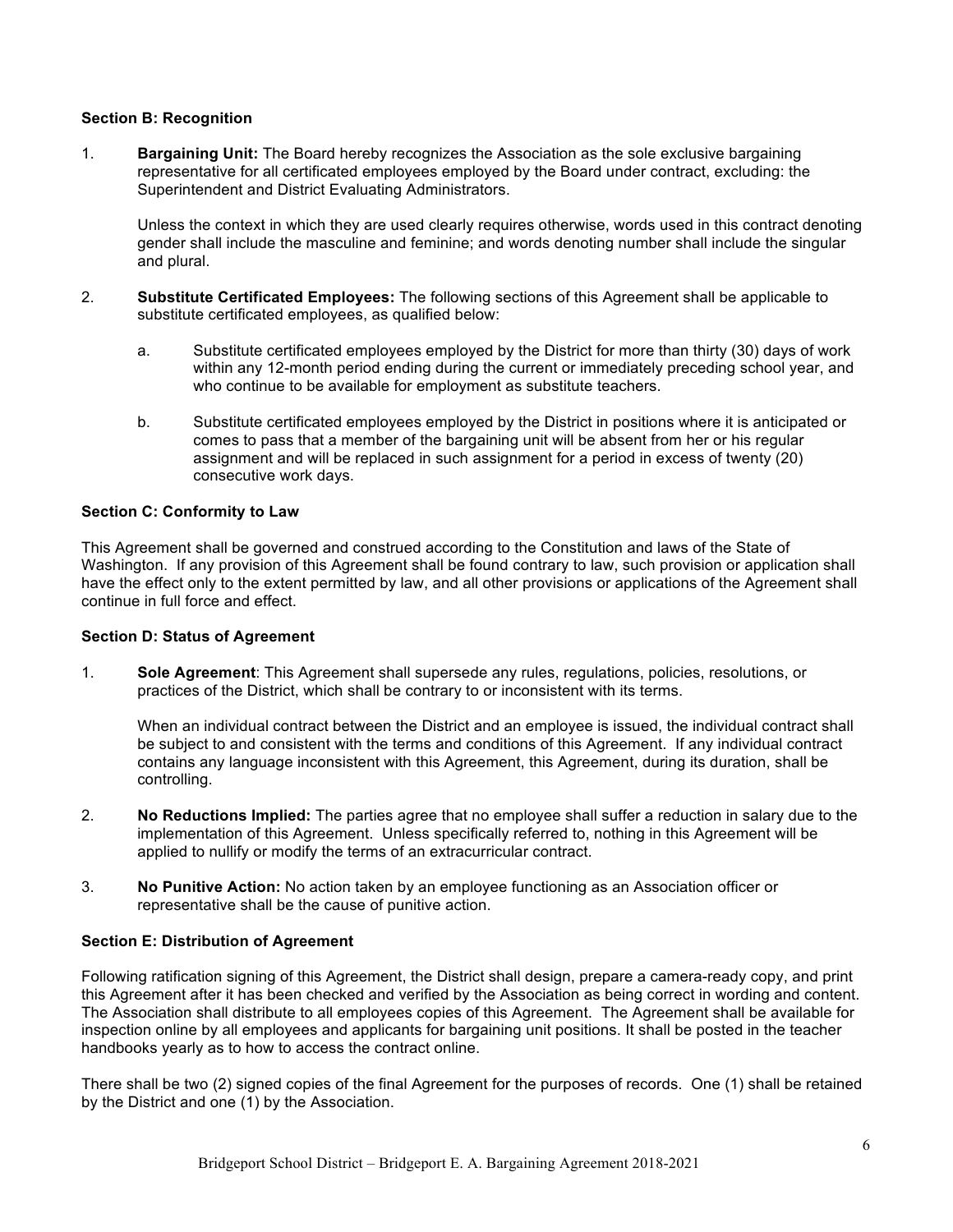#### **Section F: Board Policies**

A copy of the current Board Policies will be available online or accessible in the district office.

#### **Section G: Joint Meetings**

The parties agree to meet once a month during the regular school year at a time and place mutually determined for the purpose of reviewing the relationship between the parties, provided that such meetings shall not be considered to be bargaining sessions or grievance processing sessions. The parties agree that the purpose of this section is to open and maintain a systematic line of communication between the parties and facilitate mutual problem solving.

## **ARTICLE II. BUSINESS**

### **Section A: Dues Deductions**

Upon receipt of a written authorization the District shall deduct an amount equal to the fees and dues required for membership in the Association, including NEA, WEA and UniServ.

The dues deduction form and authorization shall remain in effect from year to year, unless withdrawn in writing by the employee during the thirty days immediately preceding the start of the student school year. Dues deduction forms must be delivered to the business office within thirty days from the start of student school year, or within thirty days of an individual's beginning date of employment, whichever is later.

#### **Section B. Parties Acknowledgment of Rights**

The Parties acknowledge that each has specific rights under the laws of Washington and that these may be exercised without restraint by the other.

# **ARTICLE III. EMPLOYEE RIGHTS**

#### **Section A. Vacancies and Transfers**

The District shall take reasonable efforts to give written notice of any change of teaching assignment for the next school year no later than June 1; provided that changes may be made in said assignments in the event of verifiable emergencies, or changes in circumstances, which could not have been foreseen prior to June 1.

#### **1. Voluntary Transfer**

- a. Vacancies shall be defined as positions the District intends to fill. Not later than April 1 of each school year, the Superintendent shall post in the school buildings a list of known vacancies, which will occur during the following school year.
- b. Employees who desire a change in grade and/or subject assignment shall file a written statement of such desire with the Superintendent not later than April 15.

Such statement will include the grade(s) and/or subject(s) to which the employee desires to be assigned in order of preference.

- c. As soon as practicable, the Superintendent will post in each school and deliver to the Association a schedule showing the names of all such employees and the nature of such reassignment of transfer requests.
- d. In acting on requests for voluntary reassignment and/or transfer, existing employees will be given consideration on all vacancies.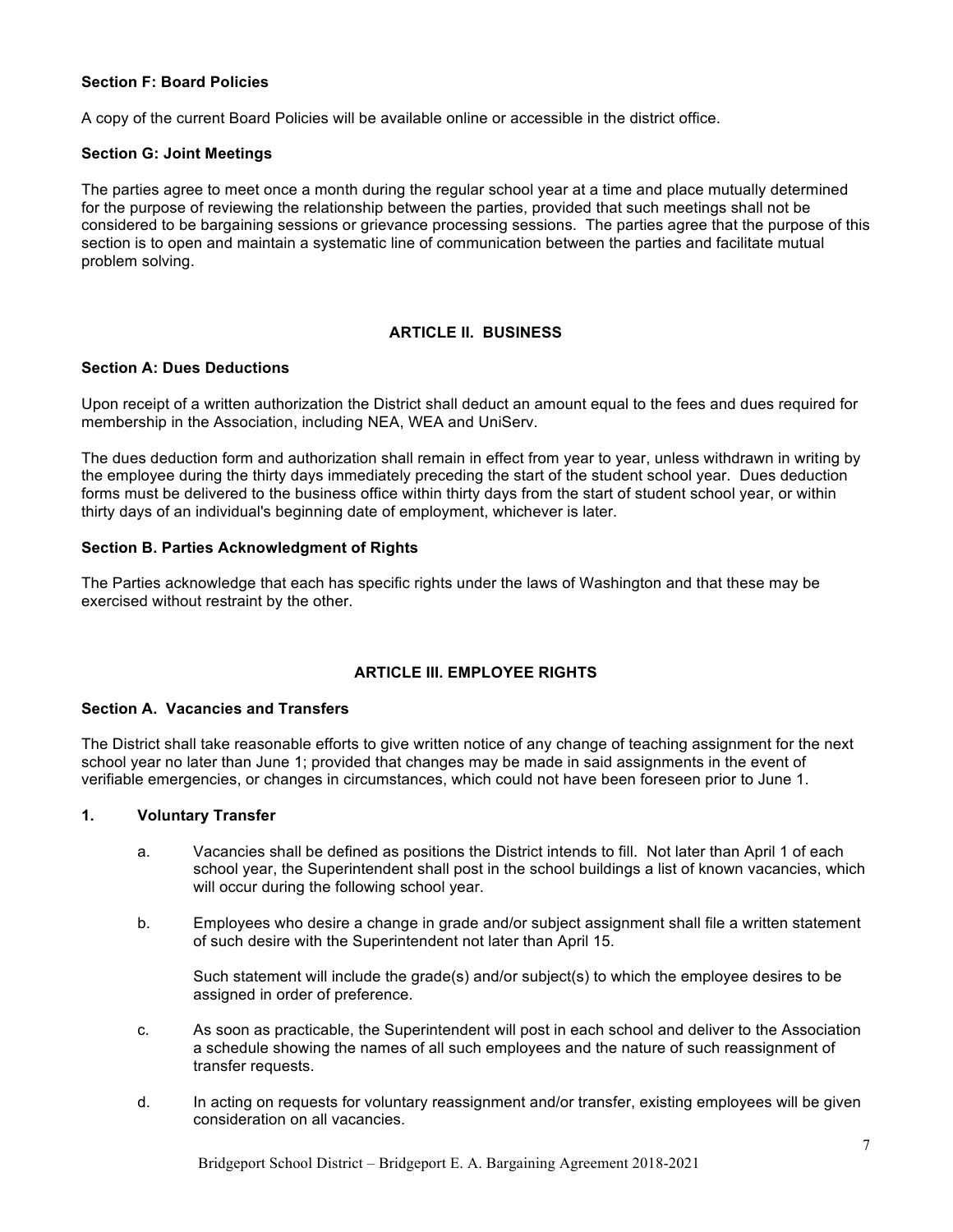- e. Not later than the first day of school, the Superintendent shall cause to be prepared a schedule of the names of employees reassigned, transferred, and newly appointed and the positions they have been given. Such schedule shall be made available for inspection by the Association, and by any employee who may request an inspection. The District reserves the right to make additional changes it deems necessary following the first day of school, including but not limited to changes based on enrollment information as it develops.
- f. If an employee's request for a voluntary transfer has been denied, she/he will, upon request, receive written explanation of the reasons therefore from the District.

#### **2. Involuntary Transfer**

- a. Prior to any involuntary transfer taking place, the involved employee will be talked with regarding the transfer.
- b. Those employees who are involuntarily transferred during the school year after commencement of school for students or during the week preceding the commencement of school for students shall be granted a minimum of one day of release time for the purpose of preparing for the new assignment. Additional release time may be authorized by the District upon recommendation of the immediate supervisor.
- c. An employee involuntarily transferred outside of his/her area of training and/or experience may request that the first annual evaluation immediately following the transfer include the following notation which will appear under the knowledge of subject matter criterion: "(Name) was involuntarily assigned to an area outside his/her area of training and/or experience."

#### **Section B. Just Cause**

No employee shall be disciplined without just cause. The specific grounds forming the basis for disciplinary action will be made in writing to the employee and, at the request of the employee, to the Association. An employee shall be entitled to have a representative of his/her choice present during any disciplinary action. When a request for such representation is made, no action shall be taken with respect to the employee until such representative is present. In no event, however, shall any meeting be delayed more than two (2) working days because of lack of such representation.

The parties agree that employees should be informed about problems deserving of disciplinary action as soon as practical after they become a concern. Formal written complaints will be promptly (generally no later than ten (10) working days) brought to the employee's attention: provided, the supervisor has ascertained that there is strong possibility that the complaint is not merely frivolous and that disciplinary action might be taken. Disciplinary action shall be in keeping with the infraction; with progressive discipline being employed from written warnings up to and including suspension with pay as is appropriate. Nothing contained herein shall be construed so as to preclude the District from administering the more harsh forms of discipline before lesser forms have been administered when appropriate. Discharges are not subject to the grievance procedure.

The District reserves the right to place an employee on paid administrative leave when it deems appropriate in order to conduct an investigation or otherwise determines it is in the best interest of the District. Such administrative leave is not disciplinary and shall not be subject to the just cause provisions or grievance provisions of the Agreement.

#### **Section C. Complaints Against Employees**

In the event any complaint is made about an employee to District officials, the District may make no more than a preliminary investigation of the complaint without discussing the complaint with the employee. The purpose of such a preliminary investigation would be to determine if there is probable cause for the administration to believe that: 1) a serious enough matter is involved which may result in disciplinary action and 2) the likelihood of employee misconduct is involved to justify further investigation. Should the District determine that further investigation of said complaint is necessary, the terms of Article III, Section B shall apply. If the complaint is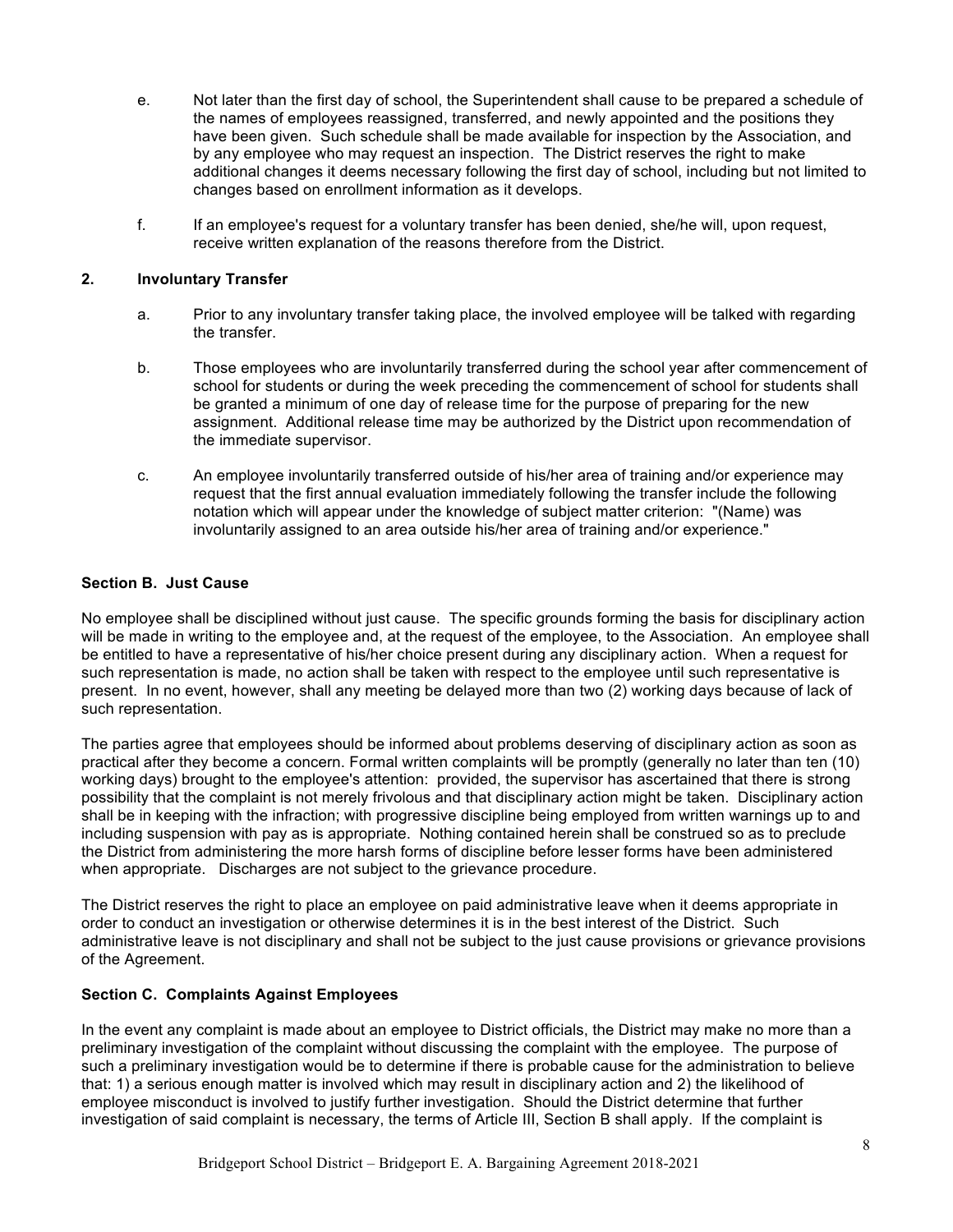written, the District shall give the employee a copy of the complaint at the initial meeting with the employee. In the event the complaint is found to be groundless, no record shall be kept in the employee's file, but the District shall maintain an appropriate investigation file on the matter.

#### **Section D. Personnel Files**

1. **Right to Inspect**: Employees shall, upon request, have the right to inspect all contents of their complete personnel file . Upon request, a copy of any document contained therein shall be afforded the employee. No secret, duplicate, alternate, or other personnel file shall be kept anywhere in the District. Administrative working files shall be permitted and will be purged one year after the current year final evaluation.

Anyone at the employee's request may be present at this review, which shall be in the presence of the Superintendent or designee. All person's present shall sign to verify contents.

2. **Contents**: Each employee's personnel file shall contain the following minimum items of information: All employee evaluation reports, copies of annual contracts, teacher and/or other current certificates, a transcript of academic records.

No evaluation, correspondence, or other derogatory material making reference to an employee's competence, character, or manner shall be kept or placed in the personnel file without the employee's knowledge and opportunity to attach his/her own comments.

- 3. **Derogatory Material**: Any derogatory material not shown to an employee within ten (10) school days after receipt or composition shall not be allowed as evidence in any grievance or in any disciplinary action against such employee. Any derogatory material shall be accompanied by a signed statement by the administrator placing the material in the file.
- 4. **Confidentiality**: To the extent allowable by law and this Agreement, all personnel files shall be confidential.
- 5. **Removal of Materials**: After seven years the District may remove and destroy employee's evaluation reports. After three years, upon request of the employee, the District may remove and destroy any adverse materials (excluding evaluation reports) provided there has been no related disciplinary action or the matter was not serious in nature. The decision on whether to remove shall be vested solely with the Superintendent and not subject to grievance..

#### **Section E. Staff Protection**

The District agrees to maintain liability insurance levels at no less than is currently in force.

Reference is made to the following RCW's and WAC's in regard to staff protection and the District's responsibility in consideration of them:

| District Insurance          | 28A.400.370              |
|-----------------------------|--------------------------|
| <b>Threats</b>              | 28A.635.010, 28A.635.030 |
| <b>Property Replacement</b> | 28A.400.370              |
| Dangerous Students          | 180-40-215               |
| <b>Locker Searches</b>      | 28A.600.210              |

#### **Section F. Harassment:** Refer to Board Policy

#### **Section G. Privacy**

1. **Personal Lives**: Certificated employees are entitled to full rights of citizenship and the exercise thereof, within the bounds of District Policies, rules and the Code of Professional Conduct, shall not be grounds for any disciplinary or discriminatory action unless such actions have a sufficient nexus to adversely impact the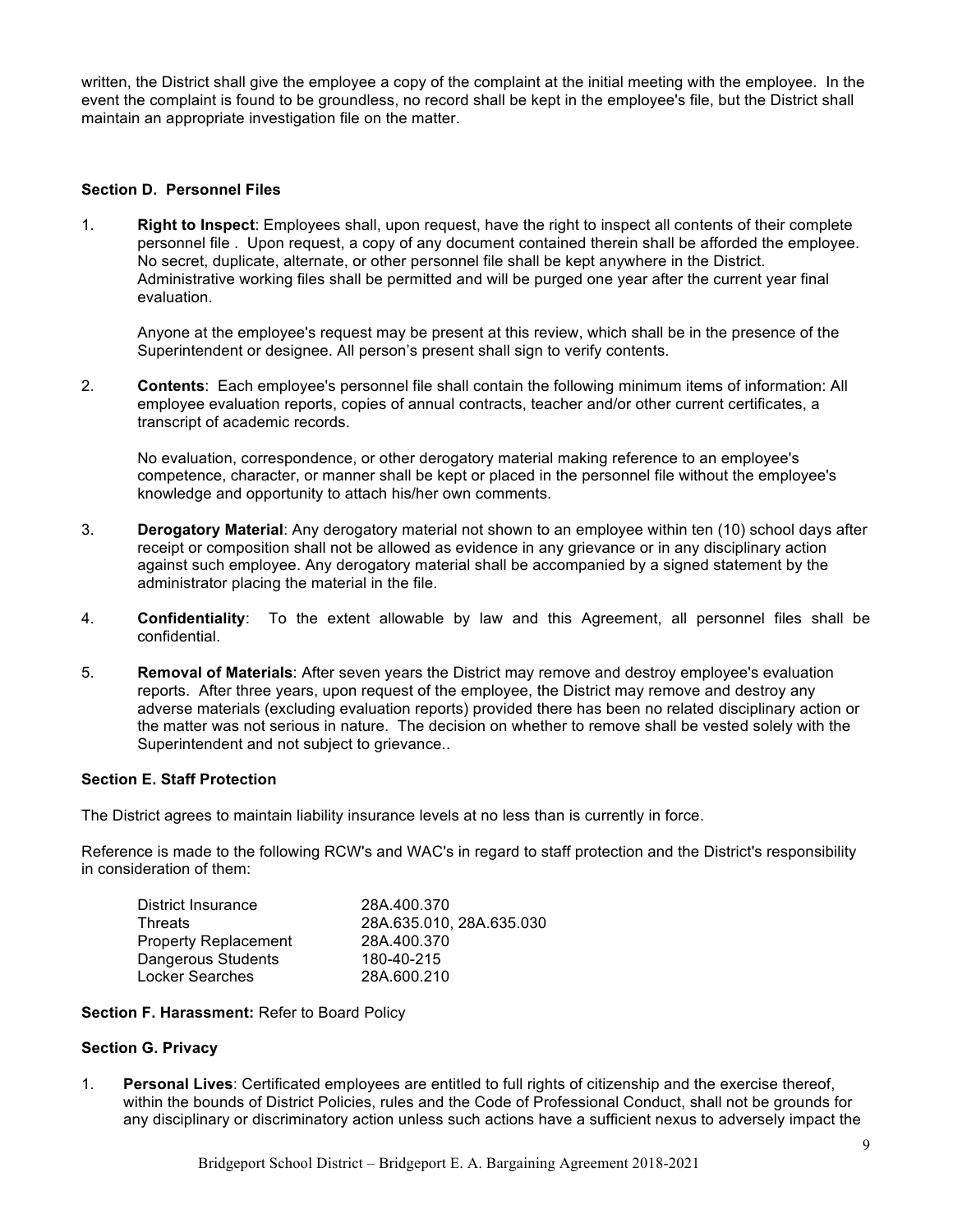ability of the employee to be an effective employee in the District, or otherwise demonstrate acts of unprofessional conduct.

- 2. **Information**: The District shall not provide personal information concerning employees, including names, addresses, phone numbers, etc. to any person not required by law.
- 3. **Faculty Meetings**: Representatives of commercial concerns, such as insurance companies, financial counselors, fund raisers, etc. shall not be permitted to attend and address faculty meetings except mutually endorsed insurance carriers or such other concerns that shall have specific Association clearance or which shall have been invited by as majority of the faculty in that building.

## **ARTICLE IV: EVALUATION OF CLASSROOM TEACHERS**

- A. As used in this section, "certificated classroom teacher" and "teacher" mean a certificated employeewho provides academically-focused instruction to students and holds one or more of the certificates pursuant to WAC 181-79A-140(1) through (3) and (6)(a) through (e) and (g). *All certificated staff including counselors and academic coaches fall under these guidelines.*
- B. It shall be the responsibility of a principal or his or her designee to evaluate (unless a conflict of interest) all classroom teachers in his or her school.
	- 1. During each school year all classroom teachers shall be observed for the purposes of evaluation at least twice in the performance of their assigned duties.
	- 2. Total observation time for each teacher for each school year shall be not less than sixty minutes.
	- 3. A teacher on provisional status as defined in RCW 28A.405.220 shall be observed at least three times in the performance of his or her duties and the total observation time for the school year shall not be less than ninety minutes. Provisional employees shall be subject to the provisions of RCW 28A.405.220 and will not be entitled to probation prior to nonrenewal.
	- 4. Following each observation, or series of observations, the principal or other evaluator shall promptly document the results of the observation in writing, and shall provide the teacher with a copy thereof within five days after such report is prepared.
	- 5. New teachers shall be observed at least three times for a total observation time of ninety minutes during the first ninety calendar days of their employment period. An additional three observations will be conducted for a total observation time of ninety minutes before the final evaluation. (6 observations and 2 evaluations totaling 180 minutes).
- C. Procedures for Evaluation of Classroom Teachers
	- 1. The evaluative criteria must contain as a minimum the criteria established by the superintendentof public instruction. Washington State criteria:
		- 1 Centering instruction on high expectations for student achievement
		- 2 Demonstrating effective teaching practices
		- 3 Recognizing individual student learning needs and developing strategies to address those needs
		- 4 Providing clear and intentional focus on subject matter content and curriculum;
		- 5 Fostering and managing a safe, positive learning environment;
		- 6 Using multiple student data elements to modify instruction and improve student learning;
		- 7 Communicating and collaborating with parents and the school community; and

8 Exhibiting collaborative and collegial practices focused on improving instructional practice and student learning.

2. *Classroom teachers shall be evaluated using the 5 Dimensions of Teaching and Learning (5D+), as modified and approved by the Office of the Superintendent of Public Instruction (OSPI) and as posted on theOSPI website.*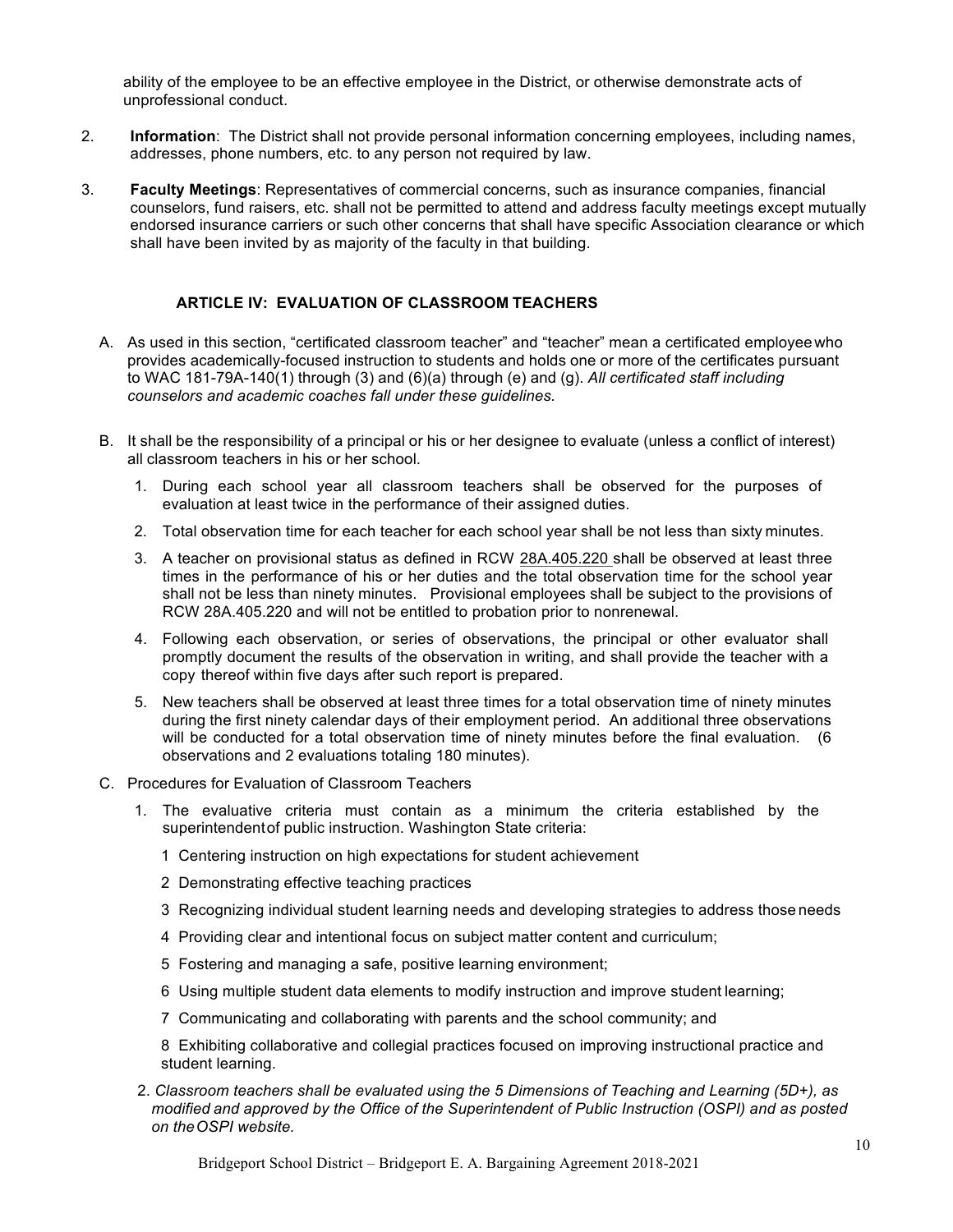- 3. A four-level rating system shall be used to evaluate the certificated classroom teacher. The summative performance ratings shall be as follows:
	- a. Unsatisfactory (5-14)
	- b. Basic (15-21)
	- c. Proficient (22-28)
	- d. Distinguished (29-32)
- *4. The Superintendent of Public Instruction may amend/revise these ratings, and the revised ratings shall be adopted by the district.*
- *5. Evaluators shall rate teachers on the components of the 5 Dimensions of Teaching and Learning framework and generate arating for the relevant/required criterion or criteria.*
- 6. A classroom teacher shall receive one of the four summative performance ratings for each of the minimum criteria in (C)(1) of this Article and one of the four summative performance ratings forthe evaluation as a whole, which shall be the comprehensive summative evaluation performancerating.
- *7. The evaluation process shall include the following:*
	- *a. New teachers to the district and teachers returning to a comprehensive evaluation followingone or more focused evaluations shall complete a teacher self-reflection/self-evaluation*
	- *b.* The teacher and principal shall meet to develop goals for the year by Oct. 15<sup>th</sup>.
	- *c. The teacher is encouraged to actively participate in the evaluation process throughpresentation of potential evidence of proficiency throughout the year.*
	- *d. At least one observation during the year shall include the entire observation cycle of a preobservation/planning conference, a classroom observation, and a post-observationconference.*
	- *e. The teacher and principal shall hold a pre-summative rating conference to discuss the following:*
		- *i. The teacher's self-rating on all components;*
		- *ii. The principals preliminary rating on all components and criterion; and*
		- *iii. Any additional evidence the teacher would like the principal to consider before making a final summative rating.*
- D. Student Growth Data
	- 1. Student growth data must be a substantial factor in evaluating the summative performance of certificated classroom teachers as directed, required, and defined by the Office of the Superintendent of Public Instruction. As used in this subsection, "student growth" means the change in student achievement between two points in time.
		- *a. The evaluator shall consult with the teacher(s) to identify student growth and achievement data that are relevant to the teacher(s) and subject matter that will be used in assessing the state required student growth components.*
		- b. The evaluator's determination of proficiency level ratings must be based on multiplemeasures that can include classroom-based, school-based, district-based, and state-based tools.
		- c. Student growth data elements may include the teacher's performance as a member of a gradelevel, subject matter, or other instructional team within a school when the use of this data is relevant and appropriate.
		- d. Student growth data elements shall include the teacher's performance as a member of the overall instructional team of a school when use of this data is relevant and appropriate.
	- 2. An overall student growth score shall be generated for each teacher following the rules and procedures issued by the OSPI and as they may be revised from time to time. Ratings will be "low," "average"or "high" as defined by OSPI. (Low: 5-12) (Average 13-17) High 17-20)
		- a. A classroom teacher with a preliminary summative evaluation rating of Distinguished with a Low student growth rating will receive an overall summative Proficient rating.
		- b. Conduct of a student growth inquiry. Within two months of the teacher receiving the low student growth score or at the beginning of the following school year, whichever is later, one or moreof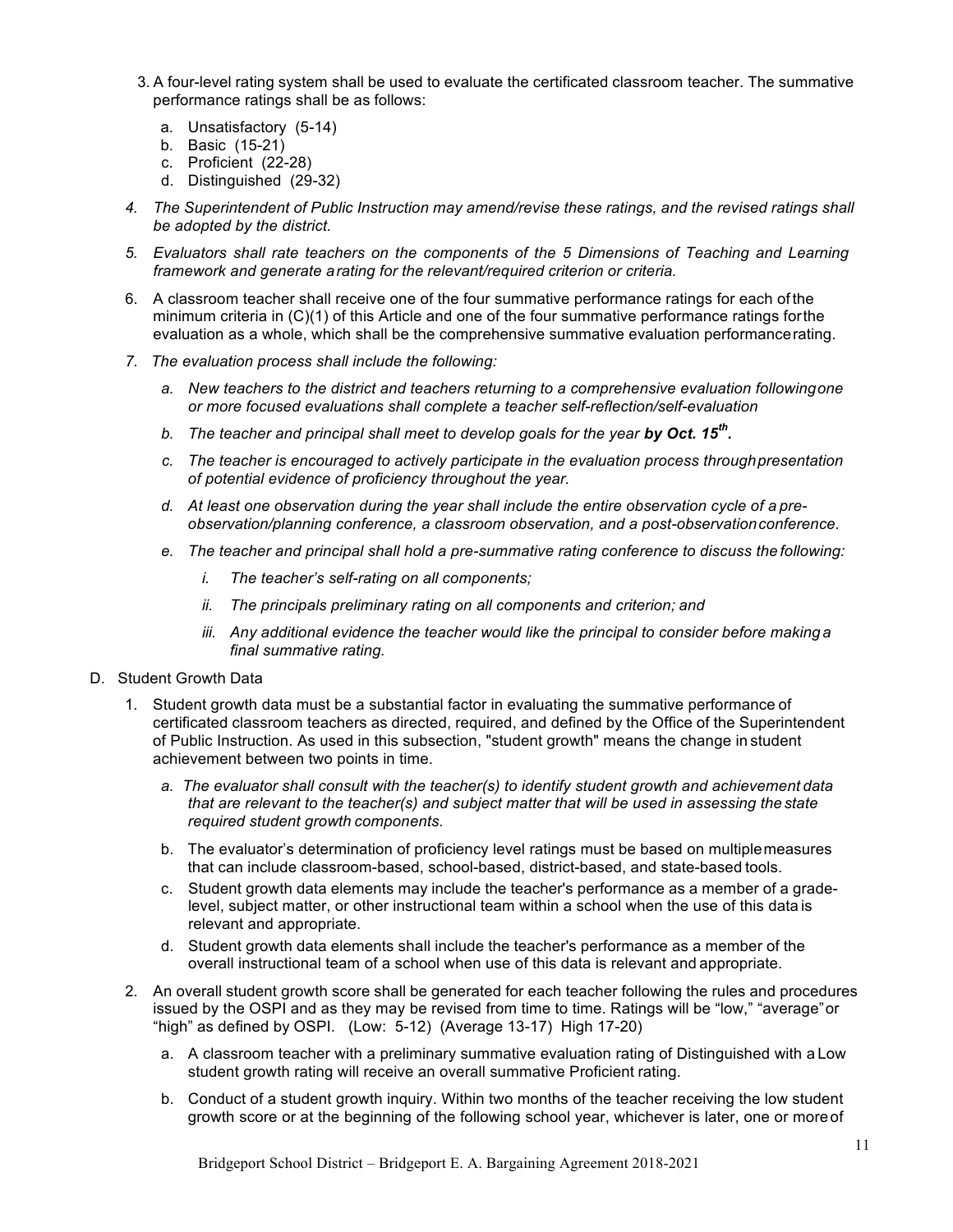the following must be initiated by the evaluator:

- i. Examine student growth data in conjunction with other evidence including observation, artifacts, and other student and teacher information based on appropriate classroom, school, district, and state-based tools and practices and/or;
- ii. Examine extenuating circumstances which may include one or more of the following:goal setting process; content and expectations; attendance; extent to which curriculum, standards, and assessments are aligned and/or;
- iii. Schedule monthly conferences focused on improving student growth to include one or more of the following topics: student growth goal revisions, refinement, and progress; best practices related to instructional areas in need of attention; best practices related to student growth data collection and interpretations and/or;
- iv. Create and implement a professional development plan to address student growth areas.
- c. A classroom teacher with a preliminary summative evaluation rating of Unsatisfactory who has a high student growth rating will be reviewed by the evaluator's supervisor.
- E. Probation
	- 1. At any time after October 15th, a *non-provisional* employee whose work is not judged Basic or higher based on district evaluation criteria shall be notified in writing of the specific areas of deficiencies along with a reasonable program for improvement.
	- 2. The following comprehensive summative evaluation performance ratings mean a classroom teacher's work is not judged satisfactory:
		- a. Unsatisfactory
		- b. Basic: if the classroom teacher is a continuing contract employee under RCW 28A.405.210 with more than five years of teaching experience and if the Basic comprehensive summative evaluation performance rating has been received for two consecutive years or for two yearswithin a consecutive three-year time period.
	- 3. During the period of probation, the teacher may not be transferred from the supervision of the original evaluator. Improvement of performance or probable cause for nonrenewal must occur and be documented by the original evaluator before any consideration of a request for transfer or reassignment as contemplated by either the individual or the school district.
	- 4. A probationary period of sixty school days shall be established. Days may be added if deemed necessary to complete a program for improvement and evaluate the probationer's performance, as long as the probationary period is concluded before May 15th of the same school year. The probationary period may be extended into the following school year if the probationer has five ormore years of teaching experience and has a comprehensive summative evaluation performance rating asof May 15th of less than Basic.
	- 5. The establishment of a probationary period does not adversely affect the contract status of an employee within the meaning of RCW 28A.405.300. The purpose of the probationary period is to give the employee opportunity to demonstrate improvements in his or her areas of deficiency.
		- 6. The establishment of the probationary period and the giving of the notice to the employee ofdeficiency shall be by the school district superintendent and need not be submitted to the board of directors for approval.
		- 7. During the probationary period the evaluator shall meet with the employee at least twice monthlyto supervise and make a written evaluation of the progress, if any, made by the employee.
		- 8. The evaluator may authorize one additional certificated employee to evaluate the probationer and to aid the employee in improving his or her areas of deficiency.
			- a. Should the evaluator not authorize such additional evaluator, the probationer may request that an additional certificated employee evaluator become part of the probationary process and this request must be implemented by including an additional experienced evaluator assigned by the educational service district in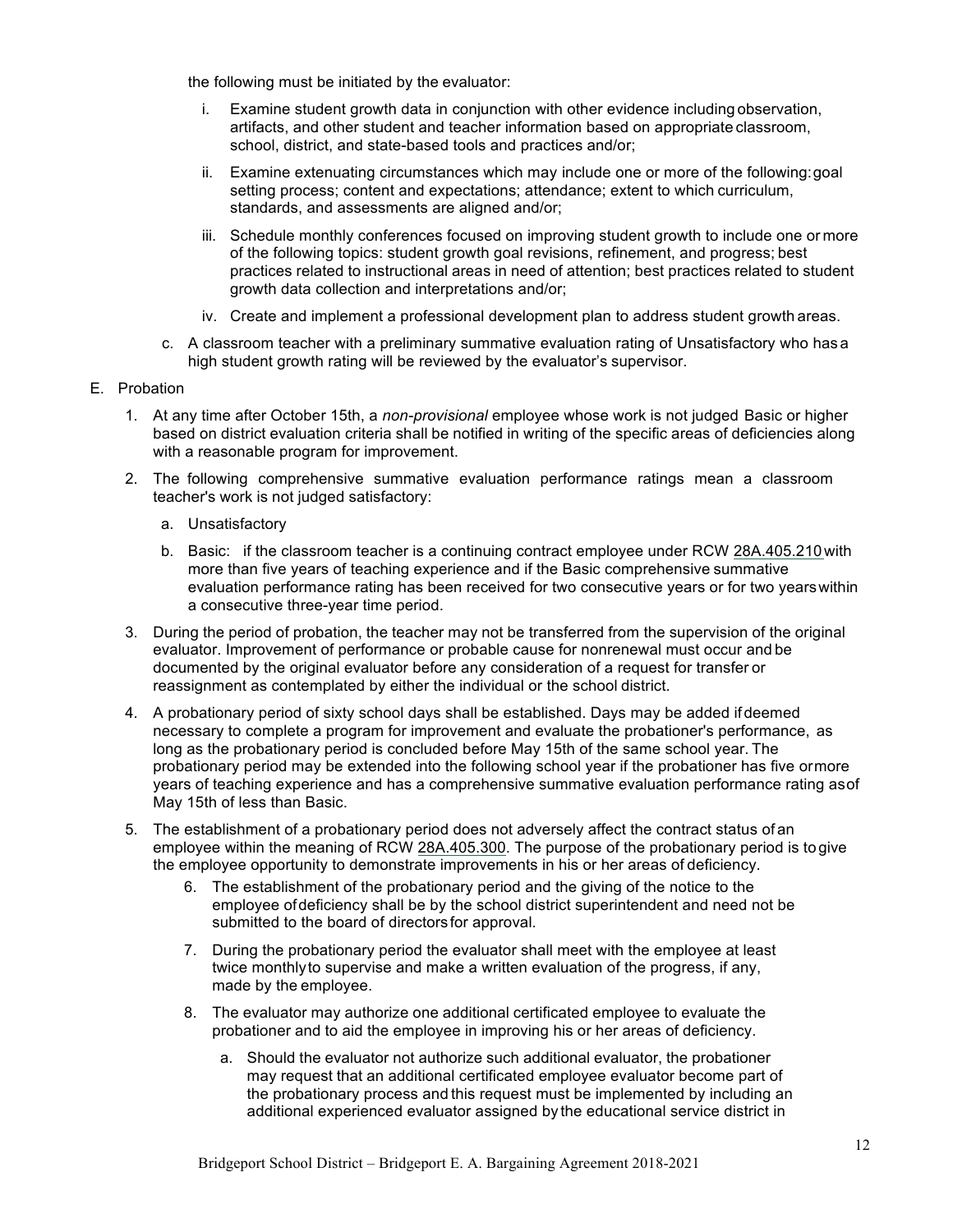which the school district is located and selected from a list of evaluation specialists compiled by the educational service district.

- b. Such additional certificated employee shall be immune from any civil liability that mightotherwise be incurred or imposed with regard to the good faith performance of such evaluation.
- 9. If a procedural error occurs in the implementation of a program for improvement, the error does not invalidate the probationer's plan for improvement or evaluation activities unless the error materially affects the effectiveness of the plan or the ability to evaluate the probationer's performance.
- 10. The probationer must be removed from probation if he or she has demonstrated improvement tothe satisfaction of the evaluator in those areas specifically detailed in his or her initial notice ofdeficiency and subsequently detailed in his or her program for improvement.
	- a. A classroom teacher who has been transitioned to the revised evaluation system must be removed from probation if he or she has demonstrated improvement that results in a new comprehensive summative evaluation performance rating of Basic or above for a continuing contract employee with five or fewer years of experience, or Proficient or above for acontinuing contract employee with more than five years of experience.
	- b. Lack of necessary improvement during the established probationary period, as specifically documented in writing with notification to the probationer constitutes grounds for a findingof probable cause under RCW 28A.405.300 or 28A.405.210
- F. Notice of Discharge, Removal from Assignment
	- 1. When a continuing contract employee with five or more years of experience receives acomprehensive summative evaluation performance rating below level 2 for two consecutive years, the schooldistrict shall, within ten days of the completion of the second summative comprehensive [comprehensive summative] evaluation or May 15th, whichever occurs first, implement the employee notification of discharge as provided in RCW28A.405.300.
	- 2. Immediately following the completion of a probationary period that does not produce performance changes detailed in the initial notice of deficiencies and program for improvement, the employeemay be removed from his or her assignment and placed into an alternative assignment for the remainder of the school year.
	- 3. A teacher may be removed from his or her assignment and placed into an alternative assignment for the remainder of the school year immediately following the completion of a probationary period thatdoes not result in the required comprehensive summative evaluation performance ratings specified in (E)(10) of this section. This reassignment may not displace another employee nor may itadversely affect the probationary employee's compensation or benefits for the remainder of the employee's contract year. If such reassignment is not possible, the district may, at its option, place theemployee on paid leave for the balance of the contract term.
- G. Comprehensive and Focused Evaluation
	- 1. All classroom teachers shall receive a comprehensive summative evaluation at least once every four years. In subsequent years, when they are placed on a Focused evaluation, the summative score from the most recent comprehensive evaluation becomes the focus summative evaluation score. Should a teacher provide evidence of exemplary practice on the chosen focused criterion, a level 4 (Distinguished) score may be awarded by the evaluator, for that school year. A comprehensive summative evaluation assesses all eight evaluation criteria and all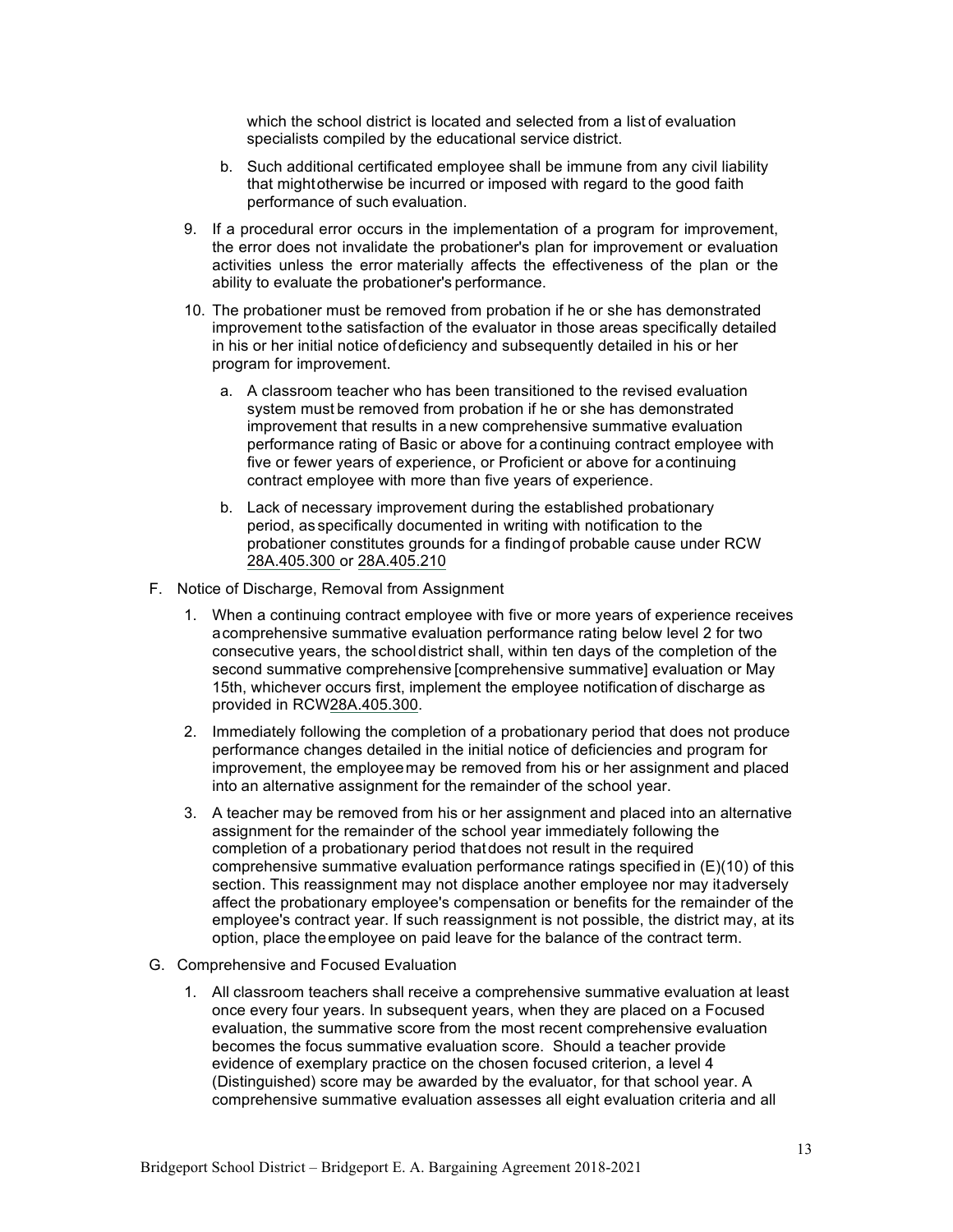criteria contribute to the comprehensive summative evaluation performance rating.

- 2. The following categories of classroom teachers shall receive an annual comprehensivesummative evaluation:
	- a. Classroom teachers who are provisional employees under RCW 28A.405.220;
	- b. Any classroom teacher who received a comprehensive summative evaluation performancerating of Unsatisfactory or Basic in the previous school year.
- 3. In the years when a comprehensive summative evaluation is not required, classroom teachers who received a comprehensive summative evaluation performance rating of Proficient or above in theprevious school year are required to complete a focused evaluation.
	- a. One of the eight criteria for certificated classroom teachers must be assessed in every year that a comprehensive evaluation is not required.
	- b. The selected criteria must be approved by the teacher's evaluator and may have been identified in a previous comprehensive summative evaluation as benefiting from additional attention.
	- c. The evaluation must include an assessment of the criterion using the instructional framework rubrics and the superintendent of public instruction's approved student growth rubrics. More than one measure of student growth data must be used in scoring the student growth rubrics.
	- d. The focused evaluation will include the student growth rubrics of the selected criterion. If criterion 3, 6 or 8 are selected, evaluators will use those student growth rubrics. If criterion 1, 2, 4, 5 or 7 is selected, evaluators will use criterion 3 or 6 student growth rubrics.
	- e. The summative score is determined through the scoring of the instructional and student growth rubrics for the criterion selected.
	- f. A group of teachers may focus on the same evaluation criteria and share professional growth activities.
	- 4. A teacher may be transferred from a focused evaluation to a comprehensive summative evaluation at the request of the teacher, or at the direction of the teacher's evaluator. Should an evaluator determine that a teacher on a focused evaluation should be moved to a comprehensive evaluation for that school year, the teacher must be informed of this decision in writing at any time on or before December 15.
- 5. A classroom teacher may apply the focused evaluation professional growth activities toward the professional growth plan for professional certificate renewal as required by the professional educator standards board.
- H. Qualification of Evaluators
	- 1. All evaluators must have been trained in this evaluation system and process.
- I. General Requirements
	- 1. **Work Site Limit**: All formal classroom observations for the purpose of evaluation must be conducted with the knowledge of the employee at the employee's normal work site.
	- 2. **Time Limit:** No employee shall receive formal classroom observations during the first or last two weeks of the school year, nor on days immediately before or after school vacations, nor on days of all-school programs.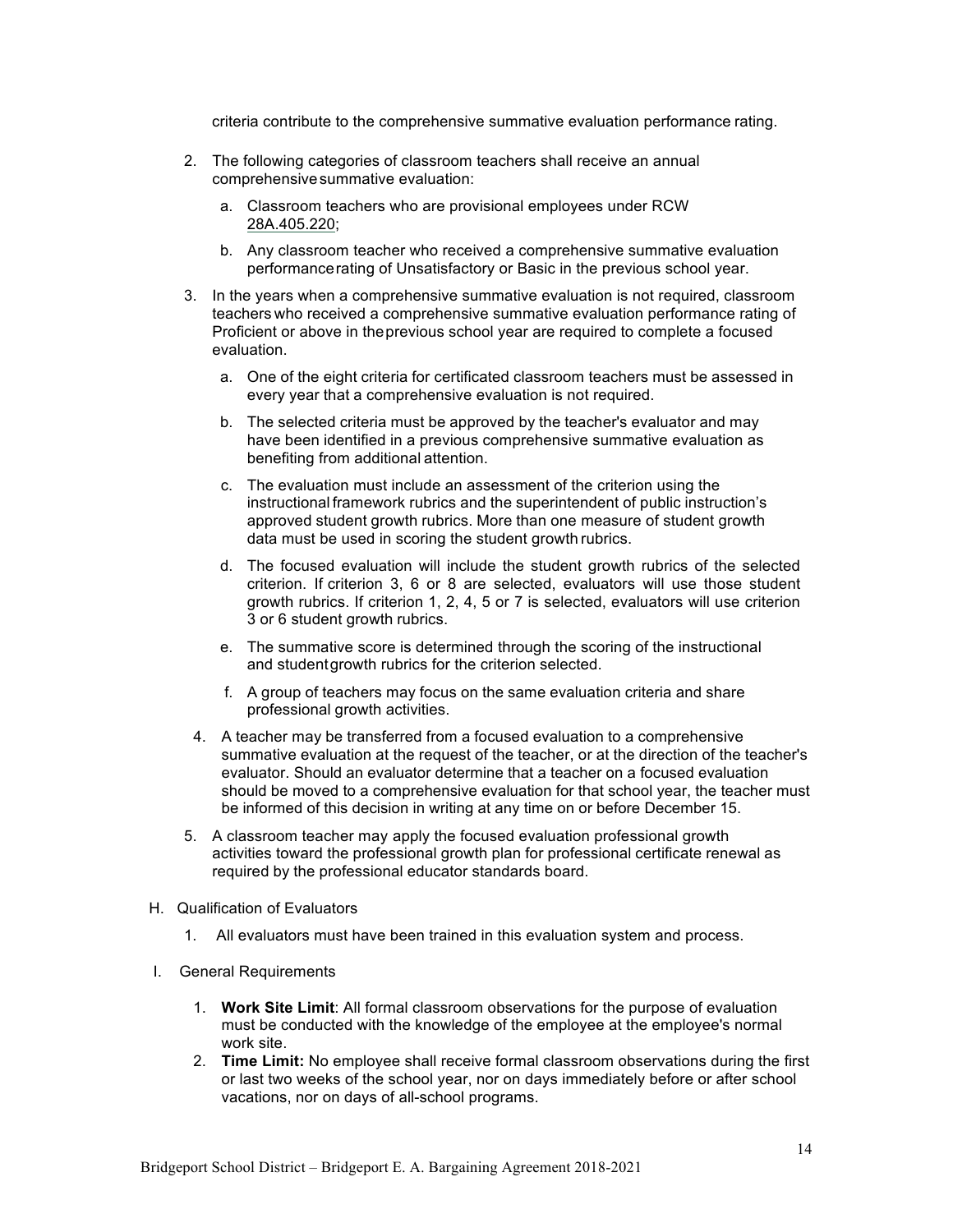- 3. **Working Files**: Administrative working files shall be purged one year after the current year final evaluation.
- 4. **Surprise Bar**: Any item on the Final Evaluation report that is marked with an "Unsatisfactory" must have been preceded with a written statement and/or formal conference with the employee in order to provide notice of the problem, specific suggestions for improvement, and reasonable time and opportunity for improvement.
- 5. **Listening Devices**. No mechanical or electronic device may be used to listen to or record the procedures in any class without prior knowledge of the employee.

### **ARTICLE V. REDUCTION IN FORCE**

When the Board determines that a program reduction is necessary and has identified those programs to be offered, the following procedures shall be used to determine which employees will be retained within the programs.

The following criteria shall be considered:

- 1. Education and training for specific assignments and certifications.
- 2. Seniority within Washington.<br>3. Program Needs
- 3. Program Needs
- 4. Certification and highly qualified status.
- 5. Requirements, if any, of an approved affirmative action plan.

No individual criterion shall be considered more important than the others on the list.

Each employee who is not retained for employment shall be placed in a pool for consideration for re-employment for the succeeding school year. Such consideration shall be for any position for which such an employee is qualified for by training and experience. If the employee declines an offer of employment, she/he shall be dropped from the pool.

#### **ARTICLE VI. INSTRUCTION**

#### **Section A. Academic Freedom**

Employees shall have academic freedom in the District. Academic freedom shall mean that employees are free to present instructional materials which are pertinent to the subject and levels taught, within the outlines of appropriate course content and within the planned instructional program, as determined by normal administrative procedures. The employee shall present all facts of controversial issues in a scholarly and objective manner within the limits of appropriate pedagogical discretion and propriety. Employees shall be entitled to freedom of discussion within the classroom on all matters, which are relevant to the subject matter under study, and within their area of professional competence. Notification shall be made to the administration whenever an employee intends to inject into course coverage units, which might reasonably be anticipated to be controversial. The Board reserves the right to approve curriculum.

#### **Section B. Class Size**

**1.** The parties recognize that: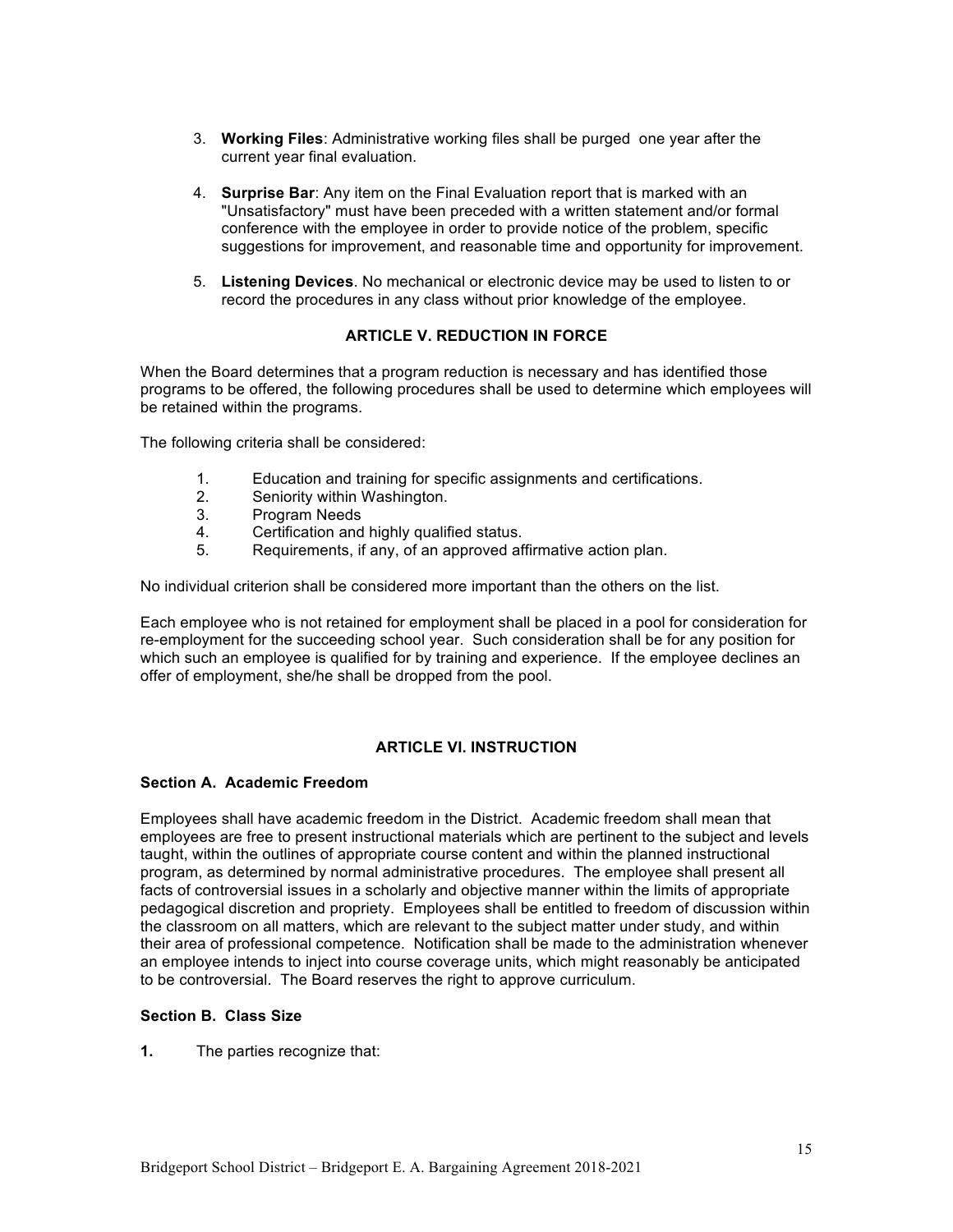- a. A reasonable pupil-teacher ratio is desirable for effective teaching. It is also understood that in certain situations absolute minimums and maximums cannot be maintained due to lack of classrooms, classroom teachers and/or finances.
- b. The desired and **MAXIMUM** class size for various grade levels is indicated below:

| <b>GRADE</b>        | <b>DESIRED</b> | <b>MAXIMUM</b> |
|---------------------|----------------|----------------|
| Kindergarten        | 20             | 25             |
| $1 - 2$             | 22             | 25             |
| $3 - 5$             | 25             | 30             |
| Middle School (6-8) | 25             | 32             |
| High School (9-12)  | 25             | 32             |

- c. The maximums may not apply in classes such as, band, choir, physical education and in team-teaching situations. The minimums may not be applicable to special education, home economics, vocational classes and federally funded programs where funding is contingent on lower class sizes.
- d. In classes where the maximums are exceeded, the District shall provide additional supplies, textbooks, instructional equipment and student desks as recommended by the building administrator after consultation with the employee.
- 2. Employees are encouraged to discuss options to resolve problems of class size and class mix with the building administrator. Options may include additional aide time, special training or equipment, transfer of students, additional employees and/or supplemental services as determined by the District.

#### **Section C. Staffing**

The District shall make every reasonable effort to not overstaff in the bargaining unit. Staffing shall be as near the state funded ratios as possible. The intention of the Parties is to create a reasonable balance between this provision and the class size language.

## **Section D. Access to School Libraries**

The District shall endeavor to staff its libraries during the student day.. The purpose of this provision is to provide access by Employees for their students for academic (not disciplinary) purposes to school libraries.

#### **Section E. Planning Time**

- 1. **Secondary Employees**: Secondary employees have a planning time during the instructional day, exclusive of the 30 minute duty-free lunch period, which shall be equal to the length of one daily class period.
- 2. **Elementary Employees:** Elementary employees shall have a continuous preparation time, which shall be no less than 30 minutes daily, during the instructional day, exclusive of the 30 minutes duty-free lunch period.
- 3. **Limit of Duties:** During planning time, teachers shall not be responsible for any students with the exception of student aides, unless mutually agreed to.
- 4. **Limit of Assignments:** Teachers shall not be assigned classes which require the loss of preparation time for over 3 days without mutual agreement.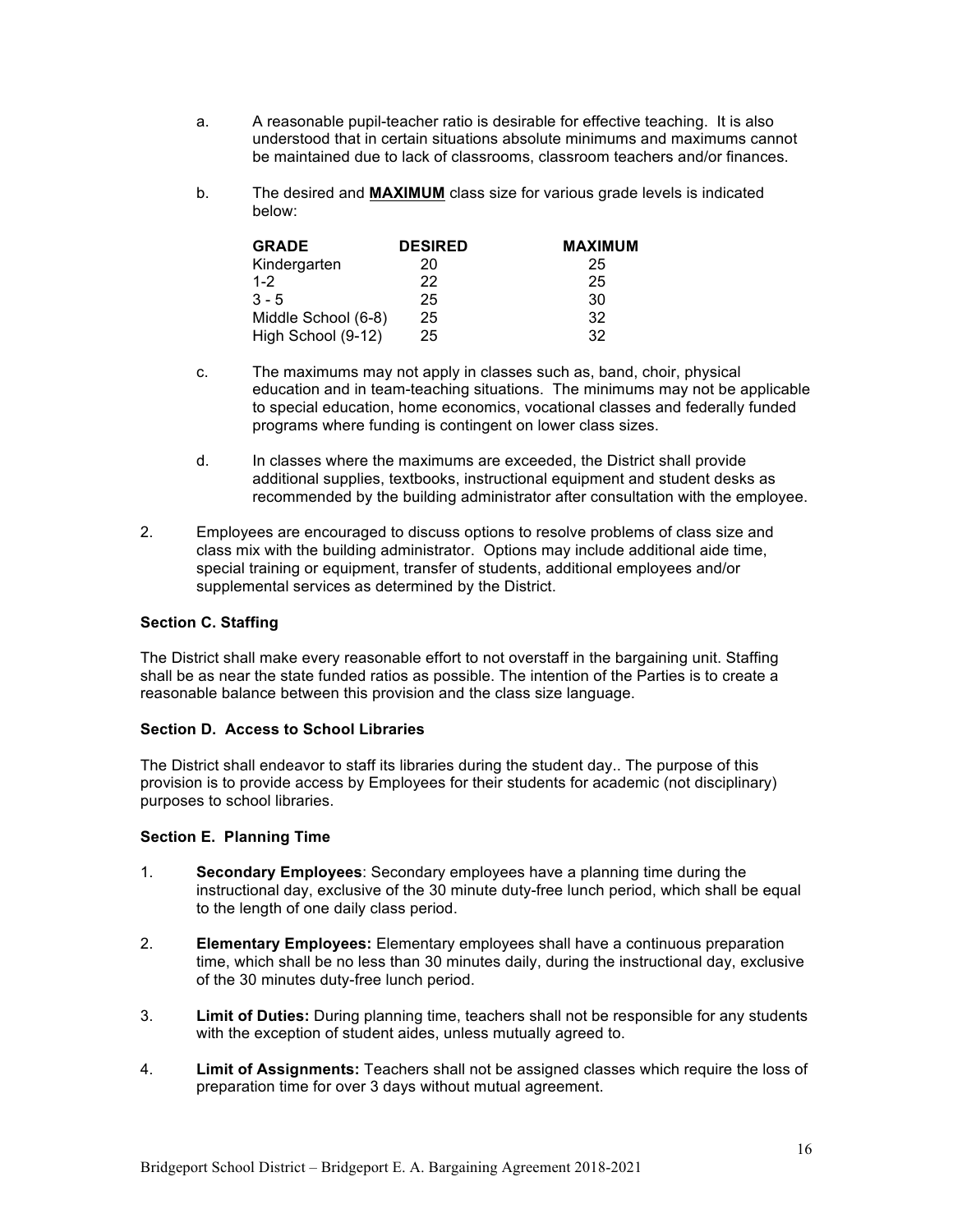### **Section F. Part-Time Planning**

The District shall grant a pro-rated amount of planning time to each part-time employee.

#### **Section G. Student Discipline**

The District shall support all efforts of an employee to maintain student discipline as long as that employee is conforming to the requirements of adopted District policy or building disciplinary programs.

The District will provide each employee a separate list of the student discipline policies at the beginning of the school year.

#### **Section H. Teacher Meetings**

There will be no less than one (1) faculty meeting per month.

# **ARTICLE VII. LEAVES**

#### **Section A. Sick Leave**

Each full-time employee shall be granted twelve (12) days per year without loss of pay for illness, injury, and emergencies. Such leave shall accumulate in accordance with the WAC. Leaves granted under Section A shall be deducted from accumulated sick leave.

Certification of illness may be required by the District.

#### **1. Illness**

- a. The recommendation by a doctor for consultation or treatment shall be considered as illness for the purpose of requesting leave.
- b. Illness shall be defined as sickness or disability which renders the employee incapable of performing his/her usual duties.
- c. Pregnancy may be considered as a disability under this section. Paid leave shall cover that period of time required for confinement, delivery, and recovery for a normal birth or that period required for hospitalization and recovery from other birth situations.
- d. One (1) day of paternity leave shall be granted in the event of a birth of a child to the employee's spouse.
- e. Time shall be allowed for serious illness of immediate family of the employee.

#### **2. Absence Due to Assault or On the Job Injury**

Whenever an employee is absent from employment and unable to perform his/her duties as a result of injuries sustained in the course of employment, or in the event that an employee has been physically disabled because of an assault of his/her person in the course of his/her employment, the District shall grant the injured employee leave with benefits (retirement, social security, sick leave, and salary placement) for a period not to exceed one (1) year. During such a period of disability, the employee may utilize his/her sick leave account to compensate for the difference in the amount of worker's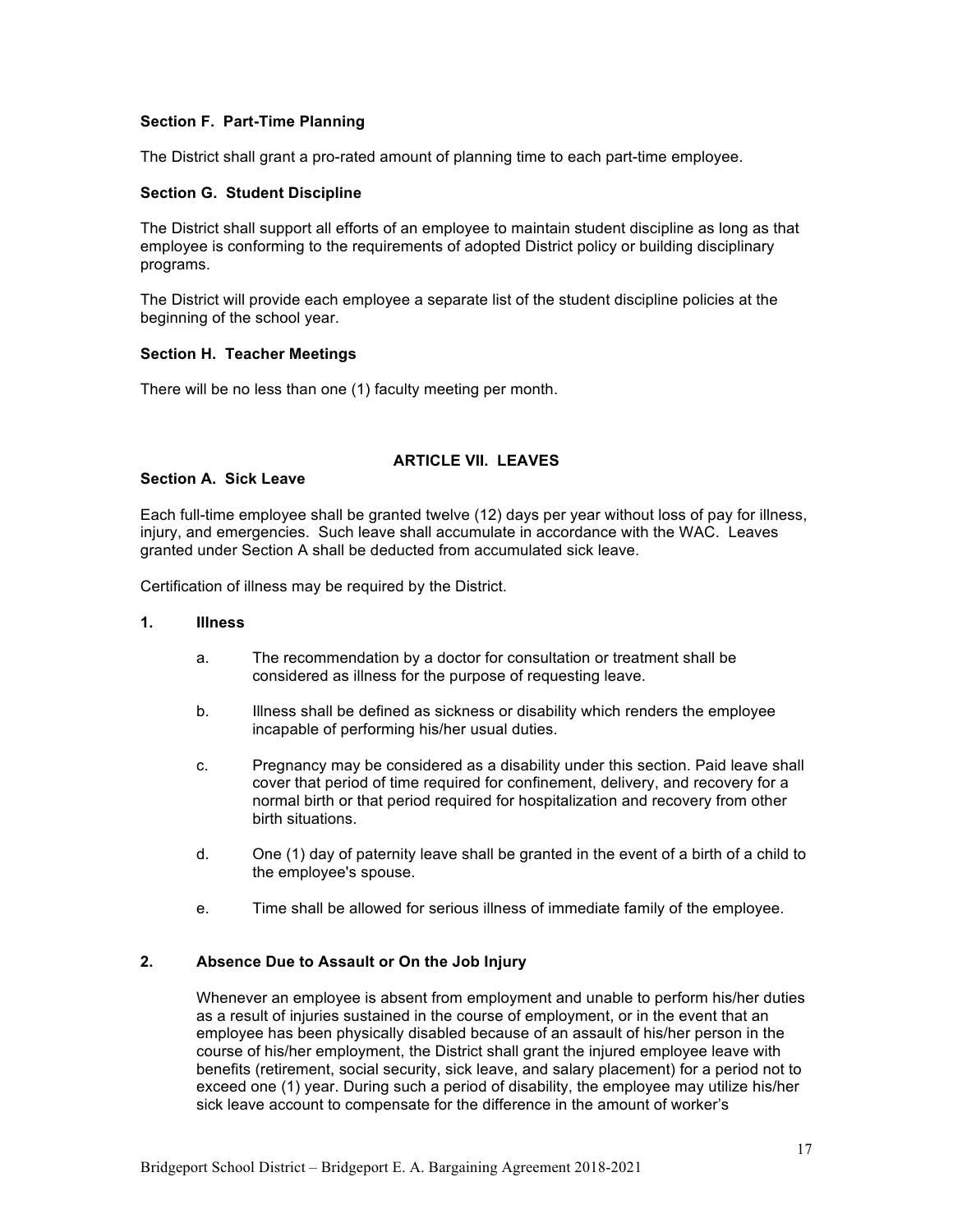compensation, if applicable, and his/her regular salary to the limits of his/her accrued sick leave account. Sick leave account shall be reduced in the same ratio as the payout bears to his/her total salary.

Absence resulting from an injury suffered in the performance of the employee's usual duties shall be submitted to the Employee Benefit Insurance Cooperative for determination of benefits under the statutes governing workmen's compensation. The District shall pay full and usual compensation to the employee to the extent of accumulated sick leave. Any benefits paid by the Cooperative shall be remitted to the District until accumulated leave is exhausted. The employee's accumulated leave account shall be reduced by a fraction equal to the Districts payout as compared to total salary.

Non-duty connected injuries shall be considered as an illness.

#### **3. Emergency/Medical**

- a. An emergency is defined as an unforeseen combination of circumstances beyond the control of an employee, or the resulting state that requires the immediate, personal attention and action of that employee.
- b. Doctor and dental appointments are included in this section.
- c. The employee must give the District as much advance notice as is reasonable under the circumstances. If written advance notice is not possible, a written explanation must be furnished upon return to duty.
- d. In case of death or serious illness of a member of the immediate family that requires the personal attendance of the employee, up to five (5) days shall be granted upon request to the Superintendent. Such request shall state generally the circumstances requiring the leave. In case prior request is not possible because of the circumstances, a report will be made to the Superintendent upon return to duty. An additional two (2) days may be granted at the discretion of the Superintendent. Such leaves shall be deducted from accumulated sick leave.

#### **4. Immediate Family**

The immediate family is defined as being spouse, children, parents, sister, brother, grandparents, grandchildren, aunts, uncles, nieces, nephews, or those of the employee's spouse, or others living in the same household as the employee.

#### **Section B. Leave Sharing**

The District shall establish and administer a leave sharing plan in which eligible employees may donate excess leave for use by a staff member who is suffering from, or has a member of their immediate family suffering from, an extraordinary or severe illness, injury, impairment, or physical or mental condition.

Such a program is intended to extend leave benefits to a staff member who otherwise would have to take leave without pay or terminate his/her employment with the District. This leave sharing program shall be conducted in accordance with State laws and regulations.

#### **Section C. Jury Duty/Court Leave**

**1. Jury Duty:** When legally summoned for jury duty, an employee shall receive full and usual compensation from the District. Any monies paid for such duties shall be remitted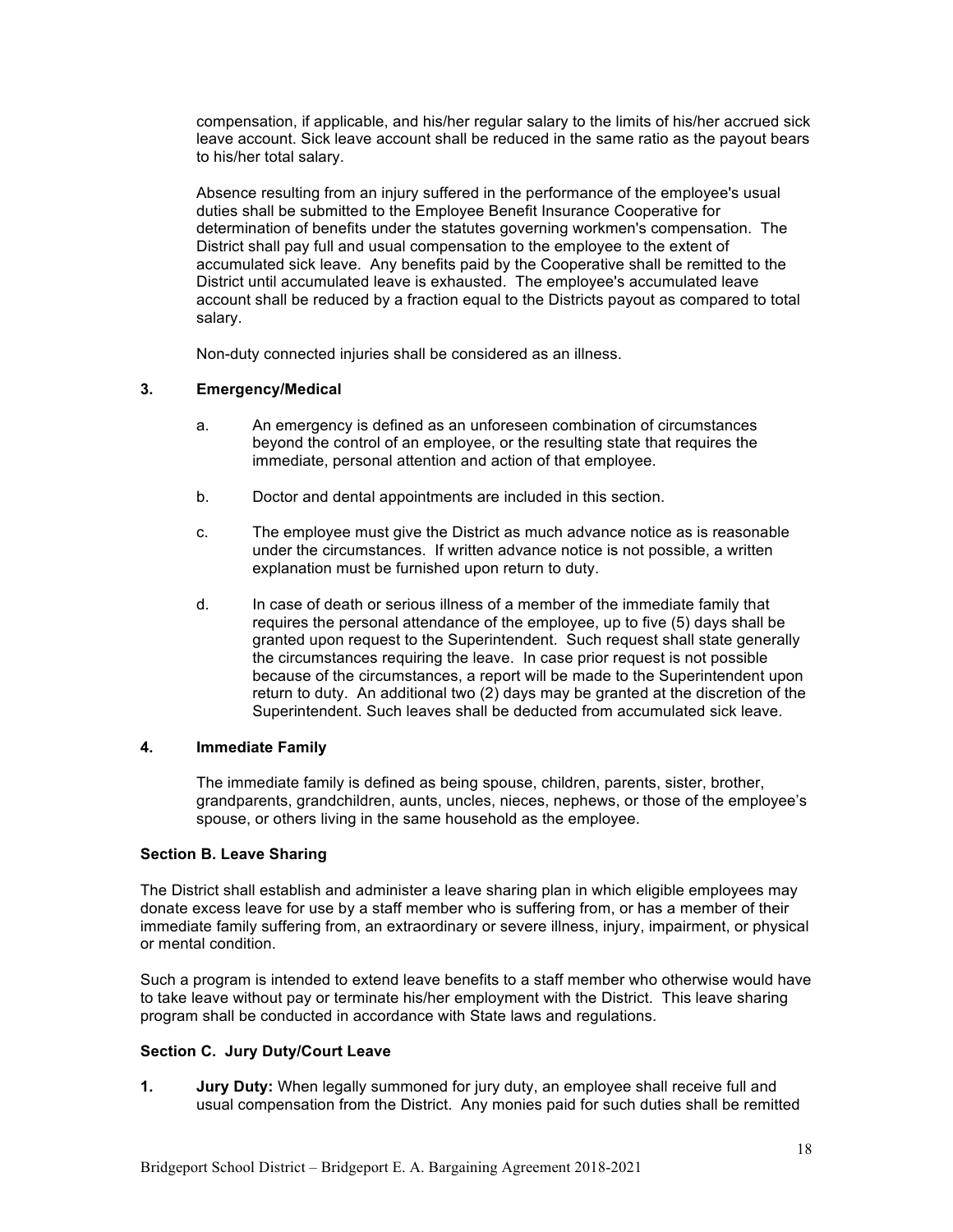to the District except such as may be paid for mileage or per diem expenses.

**2. Court Leave:** If an employee is necessarily absent in response to a subpoena, duly served by an officer or a court of the State of Washington, but not as a litigant, no deduction shall be made from that employee's compensation as a result of that absence. However, any money received for that service, except per diem and/or mileage expenses, shall be paid to the District by the employee.

#### **Section D. Military Duty**

Employees shall be granted up to fourteen (14) consecutive days military leave with pay when such absence is required by law. Upon return from such leave, the employee shall be placed in the position last held.

#### **Section E. Personal Leave**

Two (2) days of personal leave per school year per employee shall be granted for personal reasons provided that three (3) days notification is made to the appropriate District personnel. (No more than two (2) employees shall be granted personal or Association leave on any particular day.)

Up to five (5) personal days may be accumulated provided five (5) days notification is made to the appropriate District personnel if an employee takes more than two (2) consecutive day's leave.

Employees may cash out up to two (2) personal days per year at their per diem rate of pay. Employees with less than five (5) days may request cash out on the District form if return to the Business Office by May 10th for payment on the June warrant. Employees who have personal days that cannot be carried over will automatically be cashed out.

#### **Section F: Association Leave**

A total of six (6) days per school year of Association leave shall be granted with pay to employees providing three (3) days notification is made to the appropriate District personnel. (No more than two (2) employees shall be granted Association or personal leave on any particular day.) The Association shall pay all costs incurred for substitutes.

#### **Section G. Attendance at Meetings and Conferences**

When an employee seeks and gains District authorization to represent the District at professional conferences, meetings, workshops, symposia and seminars, substitute's necessary expense shall be paid by the District.

#### **Section H. Pre-Adoption Leave**

Up to five (5) days adoption leave shall be granted to an employee for court and legal proceedings, home study and evaluations, and home visitations instituted by the adoption agency. The employee shall reimburse the District for the cost of the substitute.

#### **Section I. Adoption Leave**

An employee adopting a child shall notify the District in writing of the intent to take adoption leave stating the expected dates of commencement of leave and return to employment. Adoption leave shall be granted without pay for a period not to exceed one (1) year. The employee returning from adoption leave shall be placed in the same position last held or a similar position within the District.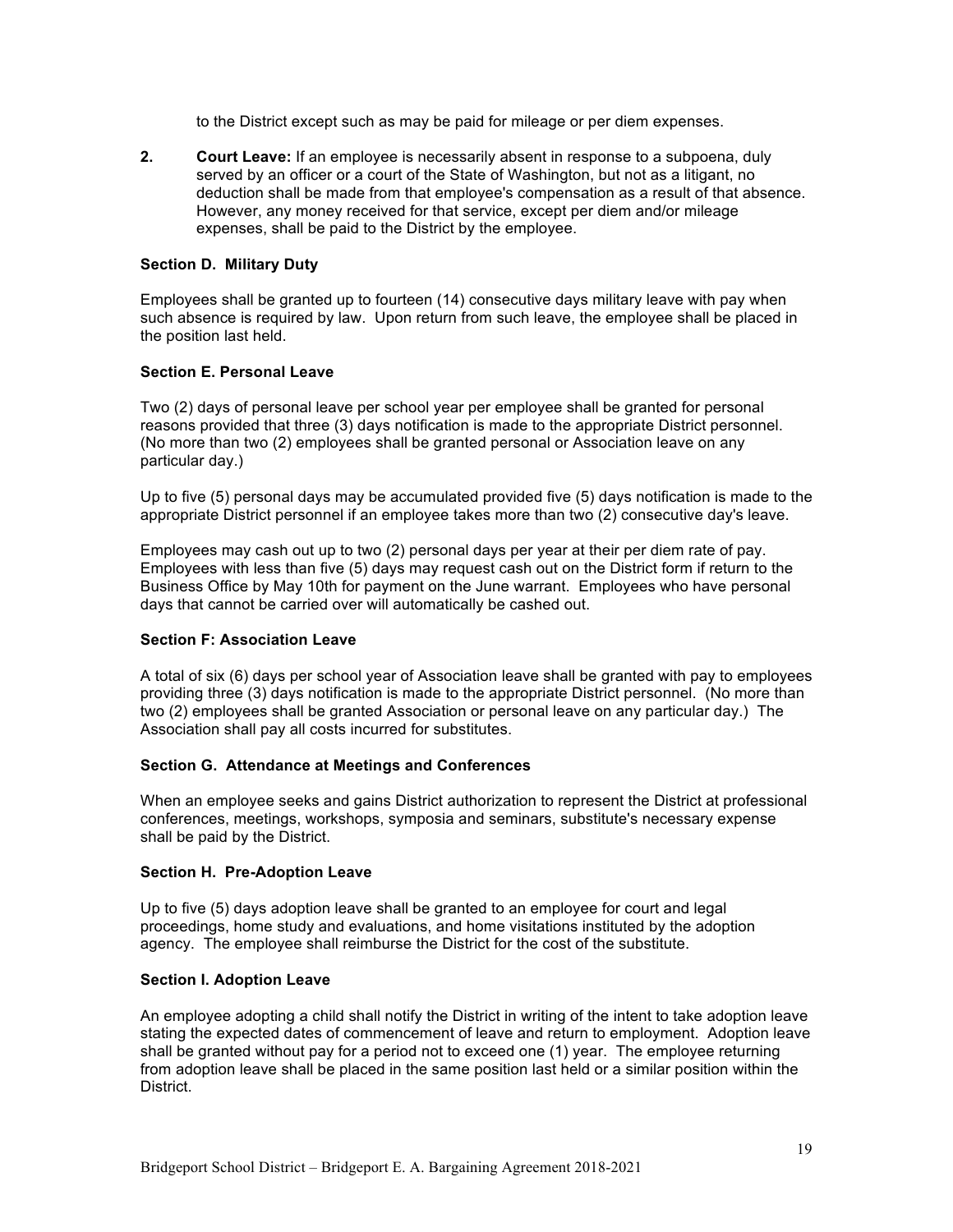### **Section J. Sabbatical Leave**

Sabbatical leave may be granted, for one (1) year to those employees who have served the District a minimum of seven (7) years. An employee who has had such a sabbatical leave is eligible for another sabbatical leave after serving an additional five (5) years in the District.

Employees on sabbatical leave shall receive no salary or employee benefits they would have received if they had remained on active duty.

Employees granted sabbatical leaves shall agree to return to regular service in the District upon the expiration of their leaves for a period of at least one (1) year.

Employees desiring sabbatical leave must submit a written request to the Superintendent prior to March 1 of the school year prior to the year for which sabbatical leave is desired. The request shall specify the reasons for which leave is requested, provide an outline of the activities in which they will be engaged, and shall state the length of leave (one (1) year)..

No more than one (1) employee may be granted sabbatical leave during any school year.

An employee returning from sabbatical leave shall be placed in his/her former position or a mutually acceptable position within the District.

#### **Section K. Extended Leave**

Leaves of absence up to one (1) school year without pay may be granted employees for the purpose of study, travel, recuperation, child care, teaching in another school district, working in a professionally related field, Association or Association related business (WEA or NEA). A leave of absence without pay to teach elsewhere entitles an employee to a normal salary increment. Upon return from leave, the employee shall be placed in the position last held or in a similar position in the District.

### **Section L. Maintenance of Insurance**

While on approved sabbatical and for extended leaves of absence, employees shall have the option to continue District provided insurance at their own cost, subject to the terms of the group policy.

#### **Section M. Additional Leaves**

Upon request of the employee the Board may grant additional leave days without pay**.** Other than for medical or family emergency reasons, the intent of additional leave without pay is for rare or unexpected circumstances. It is not intended to have or extend a vacation period or have additional time off during the school year.

#### **ARTICLE VIII. WAGES, BENEFITS, AND HOURS**

#### **Section A: Credits and Experience**

- **1. Schedule:** Salaries shall be as per the current year's Salary Schedule in Appendix A.
- **2. Credits and Experience:** All credits and experience shall be recognized according to the following.
- **3. Required Certificates:** All employees shall provide proof of certification for the position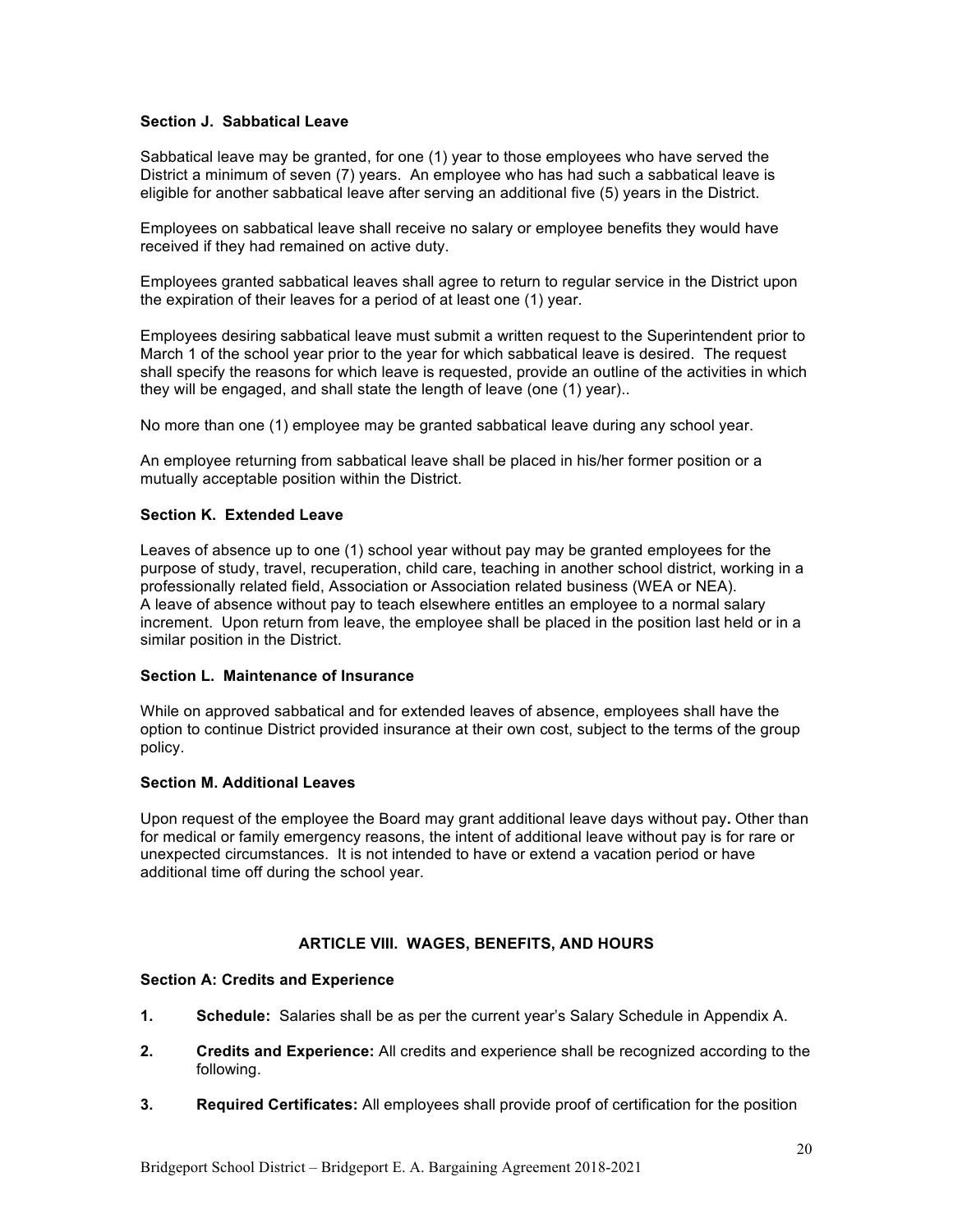for which they are hired as required by State law, at the commencement of the school year.

#### **4. Initial Placement**

**a) Transcripts:** New employees must file official transcripts of college credits with the Superintendent prior to qualifying for placement on the salary schedule.

**b) Educational Credits:** Credit shall be allowed for upper division and graduate level credits and/or acceptable clock hour equivalents, provided they qualify for certification renewal, evaluation requirements, meet clock hour requirements of the state, or are accepted by the District to meet District initiatives or programs. Ten (10) clock hours is equal to one (1) credit for salary schedule placement or movement. All acceptable clock hours must be provided by an OSPI approved clock hour provider.

**c) Educational Column Placement:** New employees with creditable outside teaching experience shall be placed on the appropriate column for educational attainment as determined by the number of upper division and graduate level credits and/or acceptable clock hour equivalents.

Occupational Therapists, Physical Therapists, and Speech Language Pathologists shall be given credit for experience in their related field that occurs outside the school setting and placed on the salary schedule at their appropriate level for experience and ESA certification.

**d) Experience Placement (Years/Rows):** Individuals who have verified work experience in the State of Washington, out-of-state and/or a foreign country shall be placed on the salary schedule on a one-for-one basis up to the maximum step for salary schedule purposes.

**e) Military Experience:** Only active duty military service gained prior to September 1, 1976, shall be recognized for salary credit purposes. One year of salary credit shall be granted for two years of recognized military service experience. Credit for partial years less than two shall be granted on a one for two basis. Two years of salary credit shall be granted for three years of recognized military service experience. No other military service experience shall be recognized.

#### **5. Professional Advancement:**

**a) Educational Credits:** Employees shall advance (when educational credits/clock hours earned make them eligible) to the next higher vertical column(s), provided that the credits and/or acceptable clock hour equivalents meet the requirements set in 3b above. Ten (10) clock hours is equal to one (1) credit for salary schedule placement or movement. All acceptable clock hours must be provided by an OSPI approved clock hour provider.

**b) Experience:** Employees shall advance to the next higher horizontal row(s) for each year's teaching experience, as per the salary schedule.

**6. Timeline:** Classification on the salary schedule is for the full contract year. No change in classification shall be made for professional credits earned except as provided below:

 **a) Salary Adjustments:** Salaries shall be adjusted as of the beginning of the contract year, for educational credits/clock hours earned prior to September 10, provided that notice is given to the Superintendent on or before September 10. If for some circumstance beyond the control of the employee, the college transcripts are not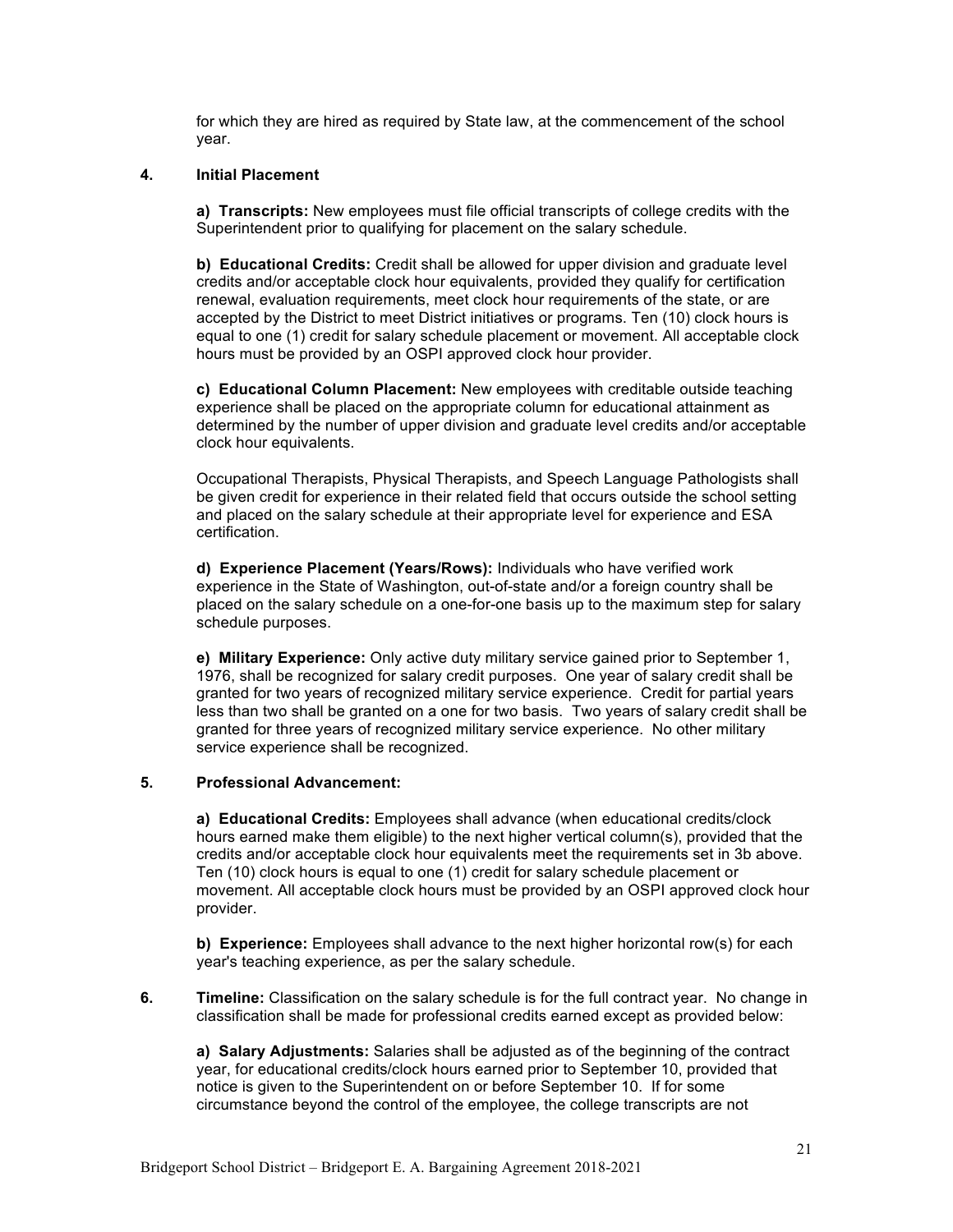available and the District has been advised by the college of the credit, the transcripts must be provided by the employee no later than December 1. After that date, the individual contract shall be adjusted to reflect the original credit and experience due the employee.

**b) Proof of Credits:** Proof of credits/clock hours earned shall be by official transcript/form as recognized by the state for proof of credits/clock hours; provided that the official grade notice or other suitable proof may be temporarily substituted.

- **7. Experience Advancement:** Only one year of teaching experience credit can be earned during a school year. Experience credit towards salary schedule advancement will be the cumulative sum of the years of experience. A partial year will be added as earned (example, 0.6 years  $+$  0.6 years = 1.2 years or 1.0 years on the Salary Schedule)
- **8 Pay Date:** During the summer period, the District shall mail checks on or prior to the regular pay date to the designated address of the employee.

All staff members shall be paid one-twelfth (1/12) of their annual salary on or before the last district business day of each month beginning with the month following initial employment; provided, such employment commenced by the fifteenth of the month. Should a staff member's contract be terminated, the staff member will receive a total salary which bears the same ratio to the contractual year salary provided, as the number of days of service performed by the staff member bears to the total number of contractual days in the school year unless a further reduction is imposed pursuant to the law for disciplinary reasons.

- **9. Twelve Payments:** Employees will be paid twelve (12) equal monthly payments.
- **10. Itemization:** Payments shall include an itemization showing the amount paid for each separate assignment.
- **11. Errors in Computation:** Errors in computation related to salary and/or fringe benefits shall be brought to the attention of the employee or the District as soon as discovered. In the event the District has made an overpayment or underpayment, the District and the employee shall work out a mutually agreeable plan for the pay back.

#### **Section B. Insurance**

- **1. Contribution:** The District shall provide the full pass through health contribution funded by the State on a pooled basis. The monthly contribution shall be used to provide payment for medical, vision, and dental plans for employees.
	- **Medical:** The District and Association agree to the following provision in order to make a good faith effort to comply with 2012 Washington Laws Ch. 3 (ESSB 5940):
		- a. The premiums for medical shall be deducted third from the pool.
		- b. Each month, after subtracting the cost of vision and dental insurance premiums from the pool as described above; the amount remaining will be applied toward the medical insurance plan selected by the employee, provided, that the first .75% of medical premium costs during the 2015-16 school year; and the first 1% of medical premium costs during the 2016-17 school year are not eligible for pooling, and will be paid by the employee. In addition, if there is any remaining portion of medical insurance premiums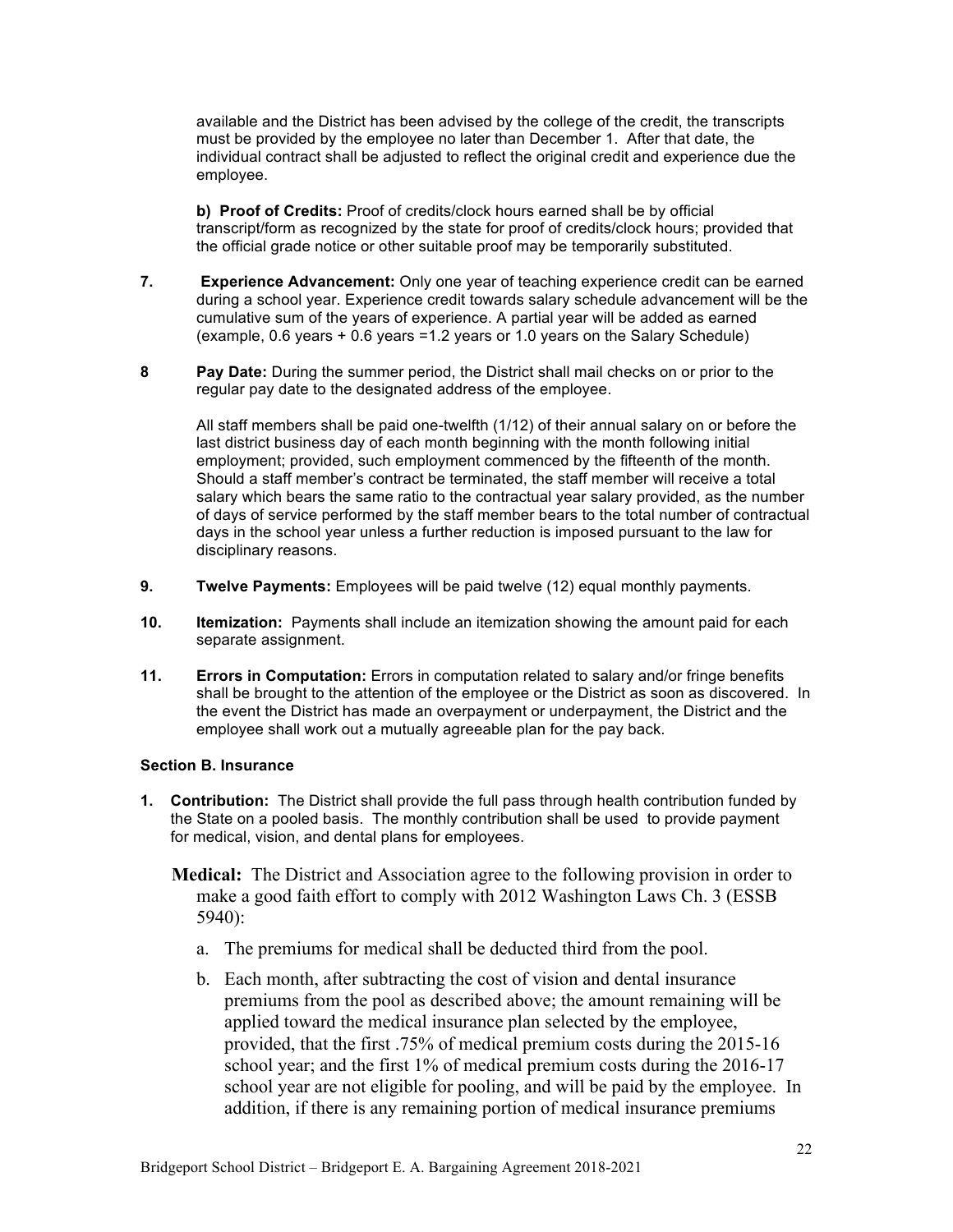after pooling, it will also be deducted from the Employee's salary warrant.

- **2. Part-Time Employees:** Part-time employees shall receive a pro-rated share, based upon their percentage of FTE.
- **3. Pooling:** The total contribution shall be placed into a pool, to purchase medical, vision, and dental insurance for employees according to agreements between the parties.
- **4. Changes in Coverage:** During the fall, the Association shall review the options available to employees under State coverage. Should they elect to change to such coverage during a window made available by the State, the District shall comply. No change in coverage for employees shall occur without Association agreement.

#### **Section C. Hours**

All employees may be assigned appropriate starting and dismissal times, providing their total workday shall be no longer than seven and three-fourths (7 hours, 45 minutes) consecutive hours, including a continuous thirty (30) minute duty-free lunch period.

In the event of an unscheduled (for safety reasons) delayed opening and/or early dismissal, the work day of employees shall begin thirty (30) minutes before the designated student starting time on each day, and will end thirty (30) minutes after the designated student dismissal time on each day. (Scheduled Holiday/Vacation early release days are: the day before Thanksgiving vacation, the day before Winter vacation, and the last day of school.)

#### **Section D. Work Year**

The employee base work year shall be a one-hundred eighty (180) day contract year.

#### **Additional Supplemental Contracts for Days or Time**

Time: There will be three (3) additional District directed days paid at the employee's per diem rate. These days are beyond the regular 180 day year and include:

a. One (1) day prior to the start of school will be District directed.

b. One (1) day prior to the start of school shall be split between District directed and time for teachers to work independently in their classrooms.

c. One (1) day will be District directed professional development as funded by the State and will exist only if funding continues to be provided to the District. This day may be scheduled in hourly increments.

Nothing contained in this Agreement shall be construed to prevent any Employee from volunteering as a parent or community member to support the District's programs for students.

#### **D. 1 Extended Work Year**

Any employee required by the District to work additional days or hours shall be paid for such time at per diem (annual salary divided by 180 days = daily rate: daily rate/7.75 = hourly rate).

#### **Section E. Release Time for Records**

On the last day of each quarterly grading period, the District shall release students early for approximately one-half day in order to provide time for employees to complete their student records and to plan. Such time may not be used by the District for required meetings, required in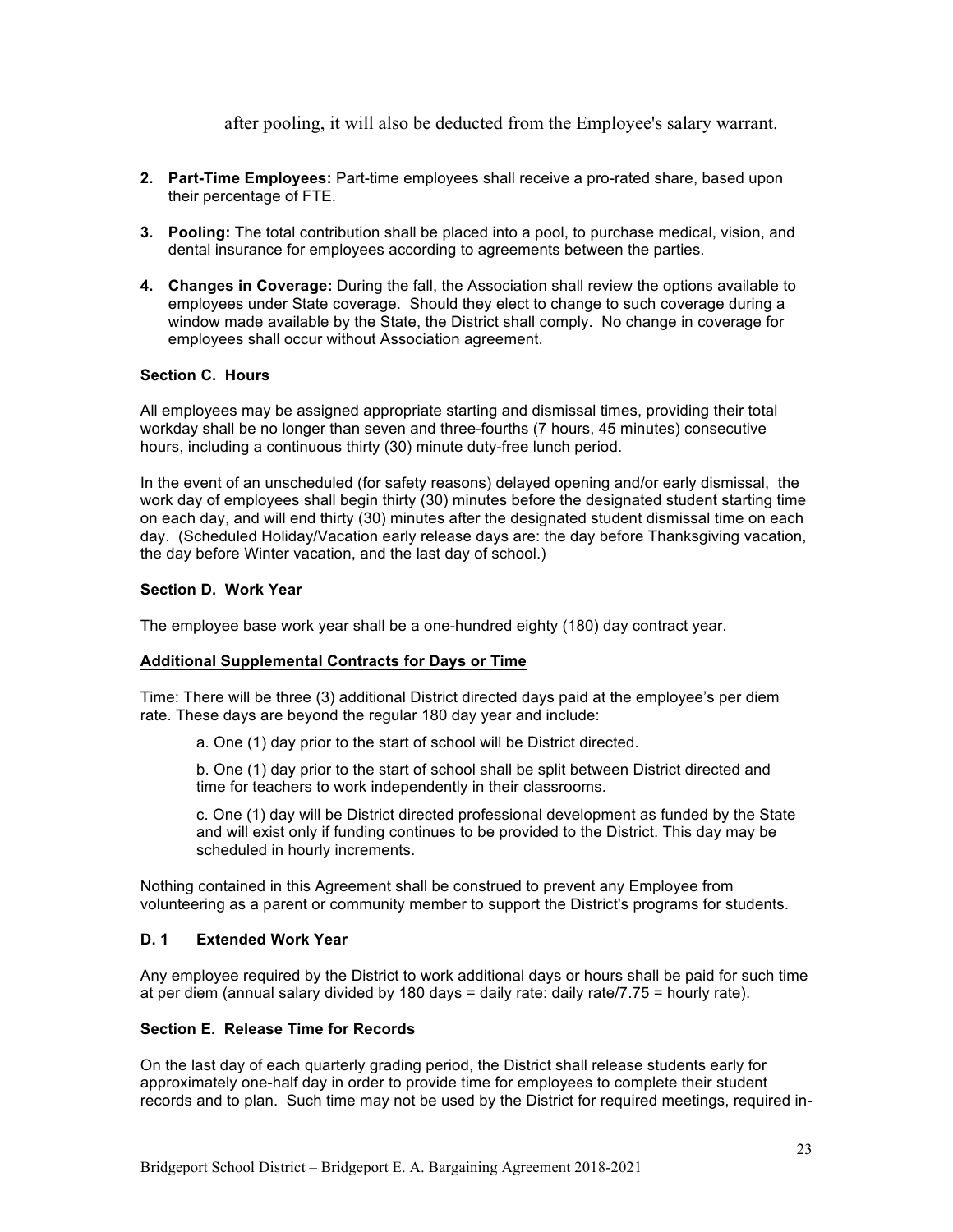service or required parent conferences.

#### **Section F. Employee Transportation Reimbursement**

When acting in accordance with assigned duties, transportation reimbursement for use of a personal car by an employee shall be at the rate that is of parity to what is allowed by the State. The use of private cars will be allowed only if District vehicles are not available, upon approval of the Superintendent.

#### **Section G. Substitutes/Compensatory Time**

It shall be the responsibility of the District to provide appropriate substitutes in the event any employee is absent from work. Every reasonable effort shall be made by the District to obtain a substitute. In the event that an employee is required to cover a class during their prep time, that employee shall be paid \$20 per class (50 min.) or equivalent. In lieu of payment, class coverage may accumulate at the rate of seven per day to a total of three (3) days. Teachers that are required to split an additional class for a day to cover the lack of substitutes will be entitled to claim one (1) class coverage (50 min.) as stated above. This time may be taken as compensatory time, provided that three (3) day's notification is made to the appropriate District personnel and proper forms completed upon return. (No more than two (2) employees shall be granted compensatory leave on any particular day, with the exception of the months of May or June when no more than one (1) employee shall be granted leave on any particular day.) Onehalf day and full day compensatory leaves only will be granted provided that adequate substitutes are available. Compensatory time may be taken only during the year in which it is earned.

Compensatory time not scheduled by May 10 shall be converted to paid time.

No bargaining unit employee will be required to cover a class if he/she is responsible for students at that time or has his/her own class to teach, unless the District finds it is necessary.

#### **Section H. Long-Term Certificated Substitute Salary**

Long-Term Substitute shall mean those persons who have been employed by the District in the same assignment for twenty (20) or more consecutive days. The Short-Term daily rate of pay shall be in effect during the twenty (20) days of consecutive employment in the Long-Term Certificated substitute role. Commencing with the twenty-first (21st) day, the Long-Term Certificated Substitute shall be placed on the Salary Schedule for the duration of the assignment.

When not in a consecutive day assignment, a Substitute shall be subject to a Short-Term daily rate of one-hundred twenty (\$120) dollars per day.

- The District will make every effort to fill all Long-Term Substitute positions with Certificated Substitutes
- When a Long-Term Certificated Substitute position is terminated, the Certificated Substitute returns to a Short-Term Substitute Salary for future assignments.
- However, should a new Long-Term Certificated Substitute position open, those persons employed would again be eligible for placement on the Salary Schedule upon reaching the twenty-first consecutive day  $(21<sup>st</sup>)$  of the new assignment.

#### **Section I. Short-Term Substitute Salary**

Short-Tern Substitute shall mean those persons who have been employed by the District in a substitute position for periods of time that are not considered Long-Term within a twelve (12) month period of time.

Short-Term Substitutes will be subject to a Short-Term daily rate.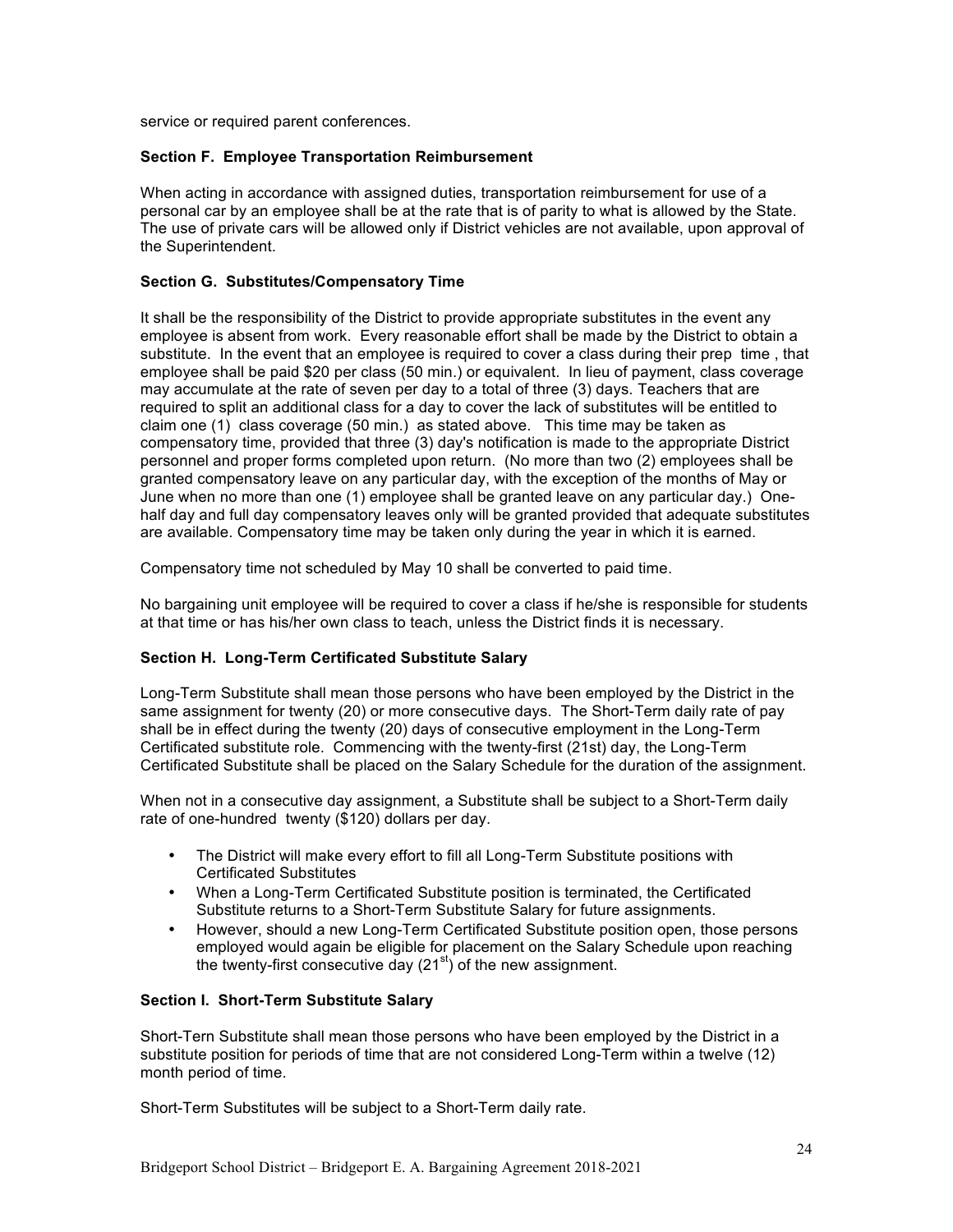• The daily rate of pay applies to both Certificated and Emergency Substitutes.

#### **Section J. Extracurricular Salary Schedule**

The extracurricular salary schedule is contained in Appendix C and computed on the Salary Schedule at Step 1, Column 1. Only those extracurricular activities requiring a certificate are governed by this Agreement. Extracurricular assignments are at will positions only filled to the extent desired by the District, and are not subject to any continuing contract rights.

#### **ARTICLE IX. GRIEVANCE PROCEDURE**

#### **Section A. Definition**

A claim by an employee or the Association that there has been a violation misinterpretation or misapplication of any provision of this Agreement may be processed as a grievance as hereinafter provided.

#### **Section B. Process**

#### **Informal:**

In the event that an employee believes there is a basis for a grievance, the employee may first discuss the alleged grievance with his/her building principal or other appropriate supervisor either personally or accompanied by his/her Association representative. If the grievance is not thus resolved, formal grievance procedures may be instituted. However, the exhaustion of the informal procedure is not a condition precedent to invoking the formal grievance procedure.

#### **Formal:**

#### **1. STEP 1 (Principal and/or Supervisor)**

The grievant may invoke the formal grievance procedure through the Association on the form set forth in Appendix D, which will be available from the Association representative in each building. A copy of the grievance form shall be delivered to the principal or appropriate supervisor. If the grievance involves more than one school building, it may be filed with the Superintendent or designee. A grievance must be filed within twenty (20) school days of the occurrence of which the grievant complains or twenty (20) school days of the time when the grievant learned of the occurrence, of which he/she complains, whichever is later.

Within five (5) school days of receipt of the written grievance, the principal or appropriate supervisor shall meet with the grievant in an effort to resolve the grievance. The principal or appropriate supervisor shall indicate his/her disposition of the grievance in writing within ten (10) school days of such meeting, and shall furnish a copy thereof to the Association and grievant.

### **2. STEP 2 (Superintendent)**

If the grievant is not satisfied with the disposition of the grievance or if no disposition has been made within ten (10) school days of such meeting or fifteen (15) school days from date of filing, whichever be later, the grievance shall be transmitted to the Superintendent. Within five (5) school days the Superintendent or designee shall meet with the grievant on the grievance and shall indicate his/her disposition of the grievance in writing within five (5) school days of such meeting, and shall furnish a copy thereof to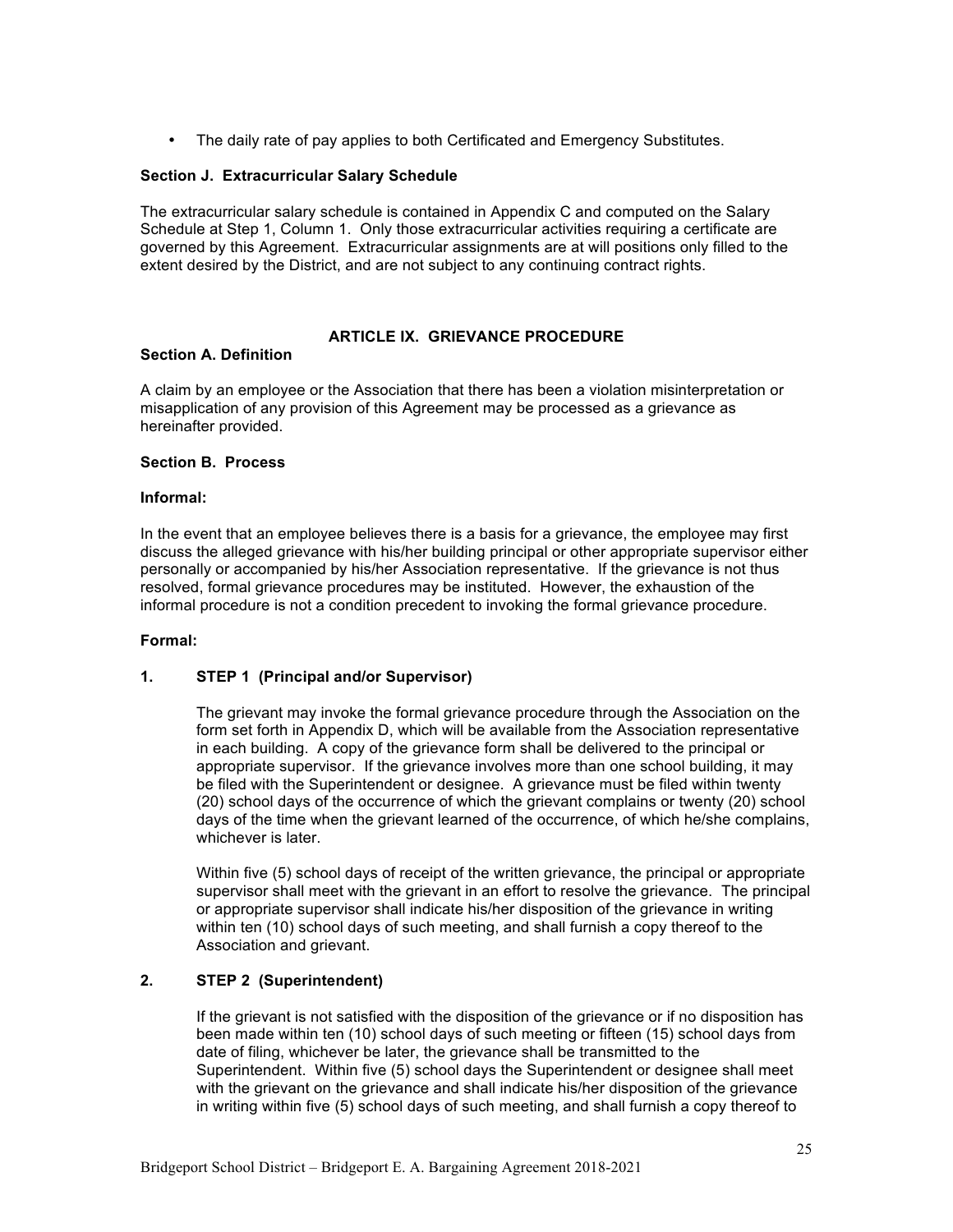the Association and grievant.

### **3. STEP 3 (School Board)**

If the grievant is not satisfied with the disposition of the grievance or if no disposition has been made within the period provided, the grievance, only at the option of the grievant, may be submitted to the Board. Within five (5) school days the Board or its designee shall meet with the grievant and his/her representative and shall indicate its disposition of the grievance in writing within five (5) school days of such meeting and shall furnish a written copy thereof to the grievant and the Association.

### **4. STEP 4 (Arbitration)**

If the grievant is not satisfied with the disposition of the grievance by the Board or is no disposition has been made within the period above provided, the grievance, only at the option of the Association, may be submitted before an impartial arbitrator. The Association shall exercise the right of arbitration by giving the Superintendent written notice of intent to arbitrate within twenty (20) school days of receipt of the written disposition of the Board. If the parties cannot agree as to the arbitrator within five (5) school days from the notification date that the arbitration will be pursued, the arbitrator shall be selected by the American Arbitration Association in accordance with its rules, which rules shall likewise govern the arbitration proceedings. The parties shall not be permitted to assert in such arbitration proceeding any ground or to rely on any evidence not previously disclosed to the other party. The decision of the arbitrator shall be final and binding upon both parties.

#### **Section C. Arbitration Costs**

Each party shall bear its own costs of arbitration except that the fees and charges of the arbitrator shall be shared equally by the parties.

#### **Section D. Jurisdiction of the Arbitrator**

The arbitrator shall have no power to alter, add to, or subtract from the terms of this Agreement. The arbitrator shall decide all substantive and procedural arbitrability issues. Upon request of either party, the merits of a grievance and the substantive and procedural arbitrability issues arising in connection with the grievance shall be consolidated for hearing before an arbitrator; provided, the arbitrator shall not resolve the question of arbitrability of a grievance prior to having heard the merits of the grievance.

The award of the arbitrator may be entered in Superior court of the county should either party fail to implement the award. If a motion to vacate the arbitrator's award is entered in Superior court of the county, and the initiating party does not prevail in the litigation, such party shall bear the full cost of such action, including but not limited to the adverse party's court costs, legal fees, and other related expenses incurred as a result of defending such action.

#### **Section E. Time Limits**

The time limits provided in the Article shall be strictly observed unless extended by written agreement of the parties. In the event a grievance is filed after May 15 of any year, the Board shall use its best efforts to process such grievance prior to the end of the school term or as soon thereafter as possible. Failure of the grievant to proceed with the grievance within the times herein before provided shall result in the dismissal of the grievance. Failure of the Board or its representatives to take the required action within the times provided shall entitle the grievant to the next step on the grievance procedure.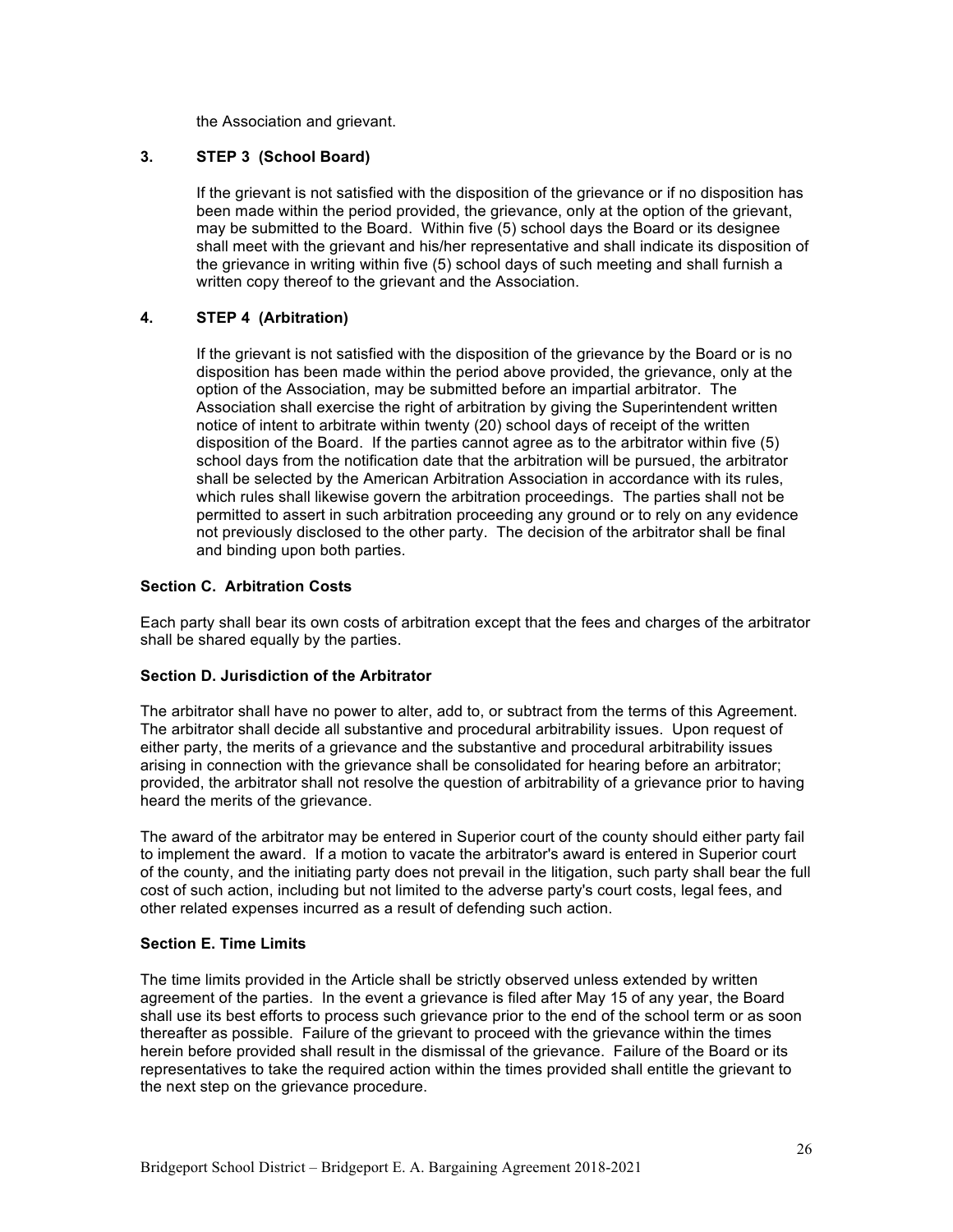#### **Section F. Grievance and Arbitration Hearings**

All hearings or conferences pursuant to this grievance procedure shall be scheduled at the time and place which will afford a reasonable opportunity for all parties entitled to attend to be present, including any and all witnesses. No employee involved in the grievance hearing as a witness, or grievant shall suffer loss of salary or other benefits.

#### **Section G. Employee Complaints**

If an employee has a personal complaint, which he/she desires to discuss with the supervisor, he/she is free to do so without recourse to the grievance procedure. However, no grievance shall be adjusted without prior notification to the Association and opportunity for an Association representative to be present, nor shall an adjustment of the grievance be inconsistent with the terms of the Agreement.

#### **Section H. Continuity of Grievance**

Notwithstanding the expiration of this Agreement, any claim or grievance arising hereunder may be processed through the grievance procedure until resolution.

#### **Section I. Association Representation**

The grievant shall have the right to Association representation at all levels of the grievance procedure.

#### **Section J. Exclusion**

The substantive part of the evaluation procedure is not subject to the grievance procedure:

#### **Section K. Election of Remedies**

In the event a grievant elects to pursue a statutory remedy, then such election shall bar the utilization of the grievance procedure.

#### **Section L. No Reprisals**

No employee who participates in a grievance procedure as a grievant, witness, or otherwise, shall be subject to discipline or reprisal because of any such participation.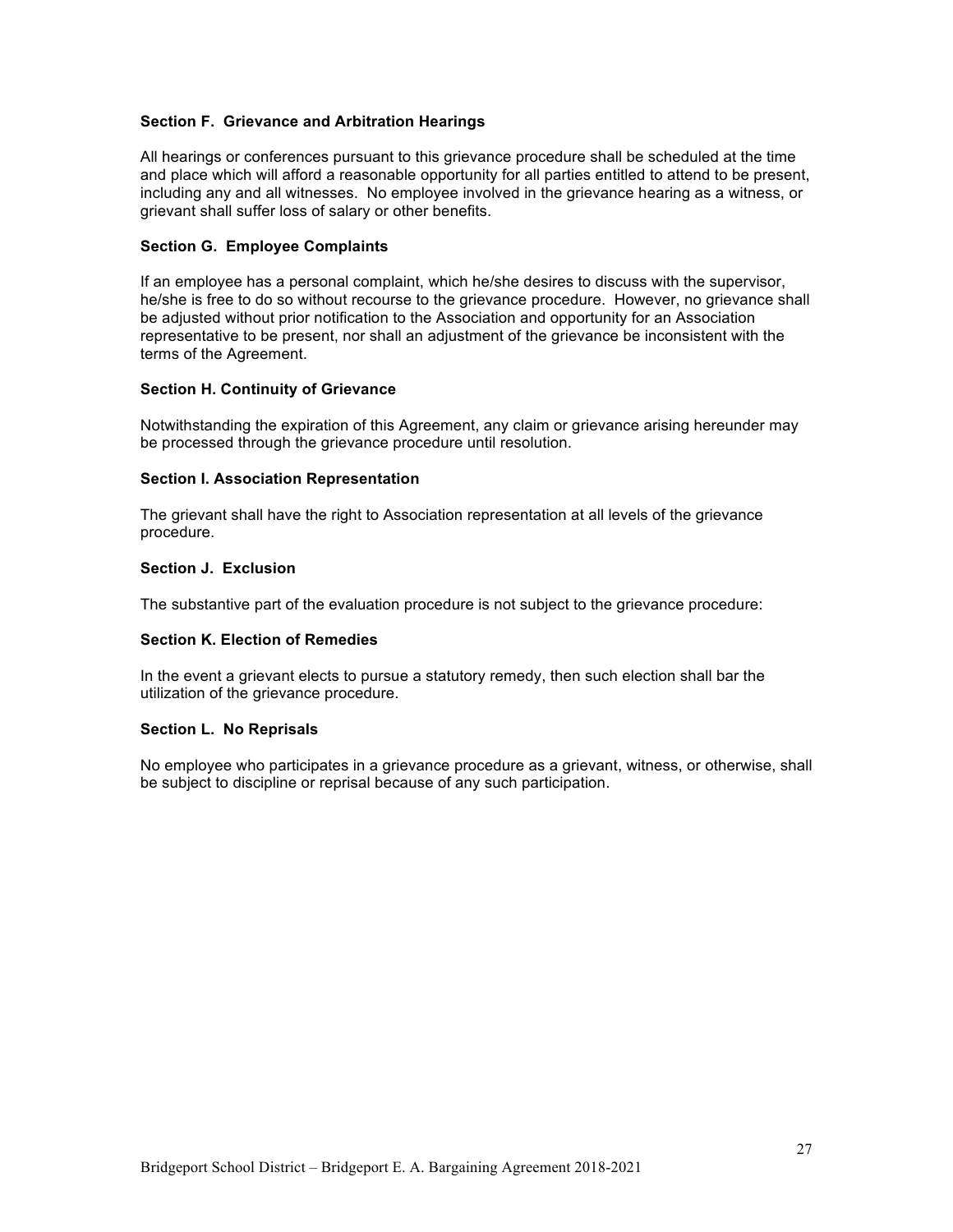#### **ARTICLE X. DURATION**

#### **Duration of Agreement**

This agreement shall be in effect August 31, 2018, through August 31, 2021. It may be reopened during its term if the Legislature passes law that impacts the terms and conditions of Employees (to the extent of such impact), or upon mutual agreement, or as otherwise set out within the Agreement. In subsequent years, any increase in allocation from the Sate for Certificated Employee's salaries will be passed through to the Salary Schedule. Notwithstanding the dates above, the District fiscal year shall remain September 1 through August 3.

#### **Successor Agreements**

Negotiations on a successor agreement shall begin as near to March 15, 2021 as is practicable for the Parties. On the first such bargaining session the Parties shall exchange proposals for the successor agreement and name bargaining teams.

#### ARTICLE XI. ARTICLE OF UNDERSTANDING

The Parties agree that the appendixes of this Agreement are set out to be sample documents and/or instruments, and a basis for appropriate uses. However, steps may be taken to vary from them with mutual agreement between Parties at the user level to the allowable limits of this Agreement and state law.

**Education Association:** 

**Board of Directors:** 

**Tracy Zahn** 

Date:  $6/28/18$ 

 $128$ Date: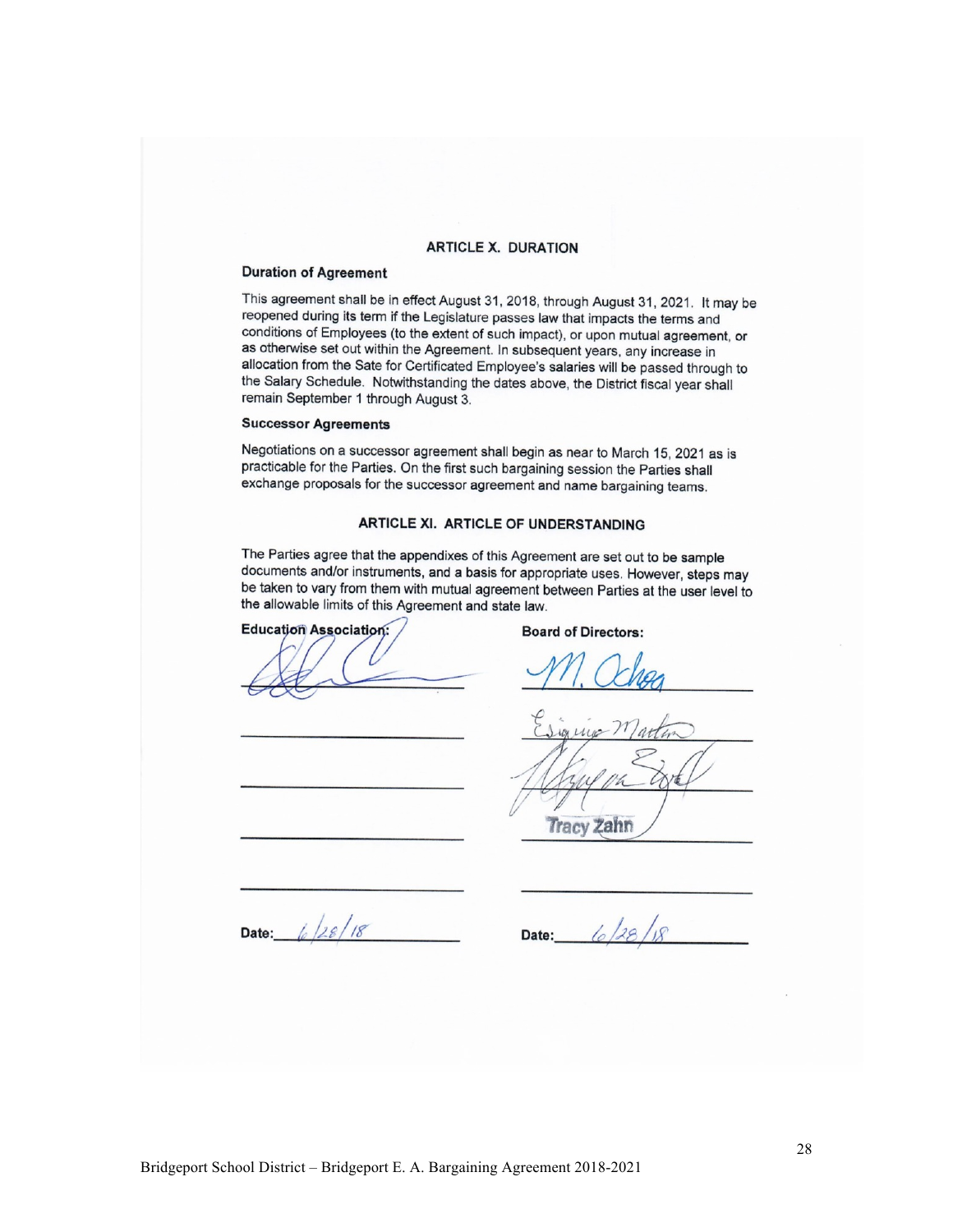| Years<br>οf |        |              |              |              |              |         |        |        | MA+90<br>OR. |
|-------------|--------|--------------|--------------|--------------|--------------|---------|--------|--------|--------------|
| Service     | BA     | <b>BA+15</b> | <b>BA+30</b> | <b>BA+45</b> | <b>BA+90</b> | BA+135* | МA     | MA+45  | Ph.D.        |
| 0           | 43,500 | 44,675       | 45,892       | 47,112       | 51,027       | 53,548  | 52,153 | 56,068 | 58,592       |
|             | 44,086 | 45,277       | 46,510       | 47,783       | 51,739       | 54,246  | 52,733 | 56,688 | 59,195       |
| 2           | 44,643 | 45,846       | 47,092       | 48,464       | 52,408       | 54,942  | 53,316 | 57,260 | 59,794       |
| 3           | 45,218 | 46,433       | 47,692       | 49,107       | 53,044       | 55,639  | 53,870 | 57,803 | 60,400       |
| 4           | 45,782 | 47,050       | 48,317       | 49,781       | 53,741       | 56,355  | 54,450 | 58,409 | 61,025       |
| 5           | 47,850 | 48,384       | 48,918       | 50,464       | 54,409       | 57,075  | 55,039 | 58,986 | 61,652       |
| 6           | 48,451 | 48,991       | 49,532       | 51,155       | 55,081       | 57,762  | 55,643 | 59,570 | 62,249       |
| 7           | 49,515 | 50,067       | 50,620       | 52,331       | 56,316       | 59,070  | 56,775 | 60,758 | 63,514       |
| 8           | 51,120 | 51,690       | 52,260       | 54,113       | 58,151       | 61,007  | 58,556 | 62,595 | 65,449       |
| 9           |        | 53,405       | 53,995       | 55,914       | 60,047       | 63,000  | 60,355 | 64,490 | 67,443       |
| 10          |        |              | 55,749       | 57,808       | 61,995       | 65,047  | 62,250 | 66,439 | 69,489       |
| 11          |        |              |              | 59,757       | 64,035       | 67,148  | 64,199 | 68,479 | 71,590       |
| 12          |        |              |              | 61,643       | 66,130       | 69,335  | 66,225 | 70,573 | 73,779       |
| 13          |        |              |              |              | 68,276       | 71,577  | 68,321 | 72,719 | 76,019       |
| 14          |        |              |              |              | 70,432       | 73,902  | 70,480 | 75,016 | 78,346       |
| 15          |        |              |              |              | 72,265       | 75,825  | 72,312 | 76,967 | 80,383       |
| 16/more     |        |              |              |              | 73,710       | 77,341  | 73,758 | 78,506 | 81,990       |

\*The BA135 column will only exist until the current employee(s), as of September 1, 2018, in this column separate service from Bridgeport School District. No new or existing employees can move or be placed in this column.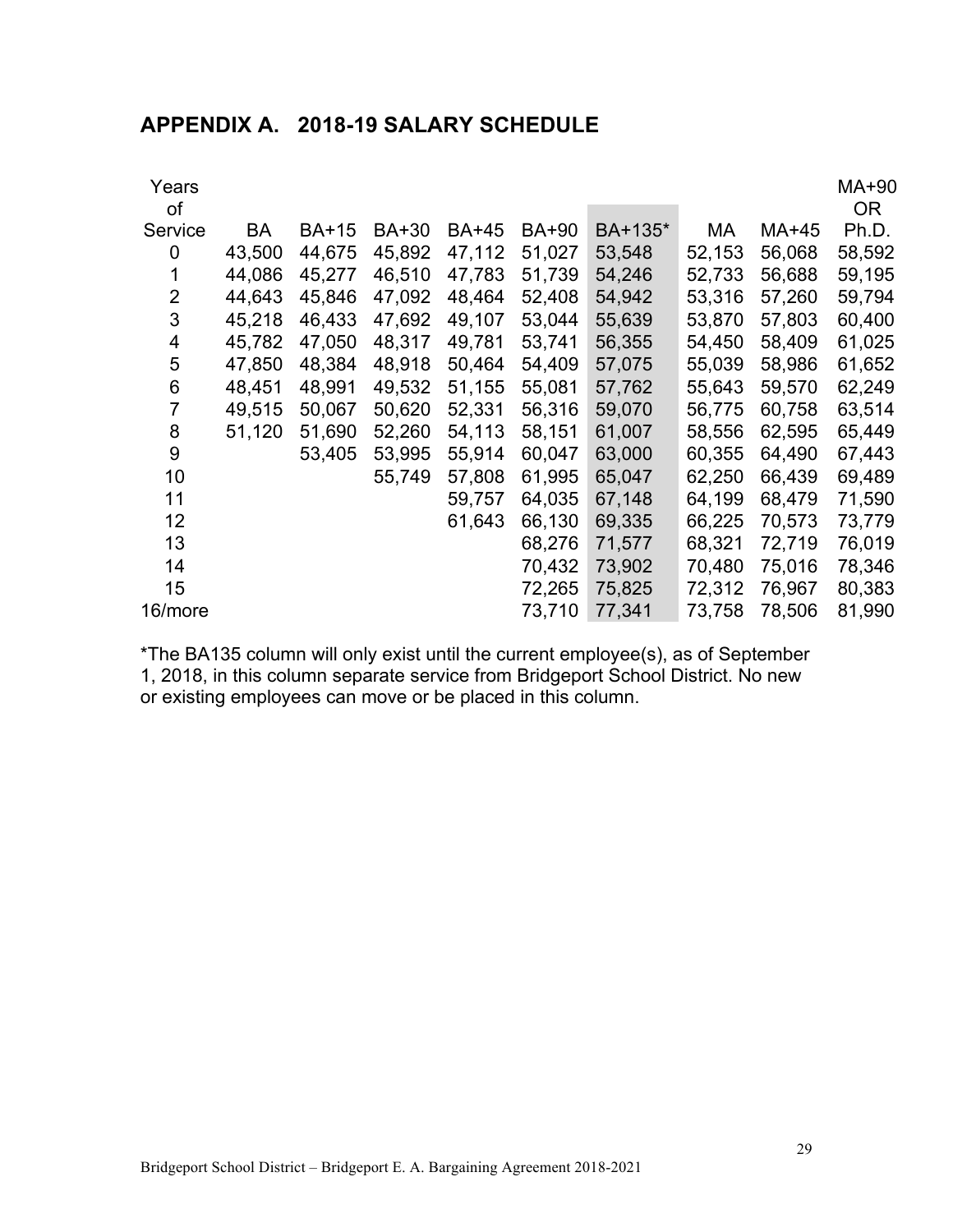**APPENDIX B. EVALUATION CRITERIA:** The following criteria may be used in the evaluation of Classroom Teachers:

# **Teacher Evaluation Criteria (RCW 28A.405.100 (2)(b))**

- 1. Centering instruction on high expectations for student achievement.
- 2. Demonstrating effective teaching practices.
- 3. Recognizing individual student learning needs and developing strategies to address those needs.
- 4. Providing clear and intentional focus on subject matter content and curriculum.
- 5. Fostering and managing a safe, positive learning environment.
- 6. Using multiple student data elements to modify instruction and improve student learning.
- 7. Communicating and collaborating with parents and the school community
- 8. Exhibiting collaborative and collegial practices focused on improving instructional practice and student learning.

# **Teacher Evaluation Criteria Descriptors (WAC 392-191A-060)**

- 1. **Expectations;** the teacher communicates high expectations for student learning.
- 2. **Instruction;** the teacher uses research-based instructional practices to meet the needs of all students.
- 3. **Differentiation;** the teacher acquires and uses specific knowledge about students' cultural, individual, intellectual and social development and uses that knowledge to adjust their practice by employing strategies that advance student learning. Student growth data must be a substantial factor utilizing the OSPI approved student growth rubrics.
- 4. **Content Knowledge;** the teacher uses content area knowledge, learning standards, appropriate pedagogy and resources to design and deliver curricula and instruction to impact student learning.
- 5. **Learning Environment;** the teacher fosters and manages a safe and inclusive learning environment that takes into account: physical, emotional, and intellectual well-being of students.
- 6. **Assessment;** the teacher uses multiple data elements (both formative and summative) to plan, inform and adjust instruction, and evaluate student learning. Student growth data must be a substantial factor utilizing the OSPI approved student growth rubrics.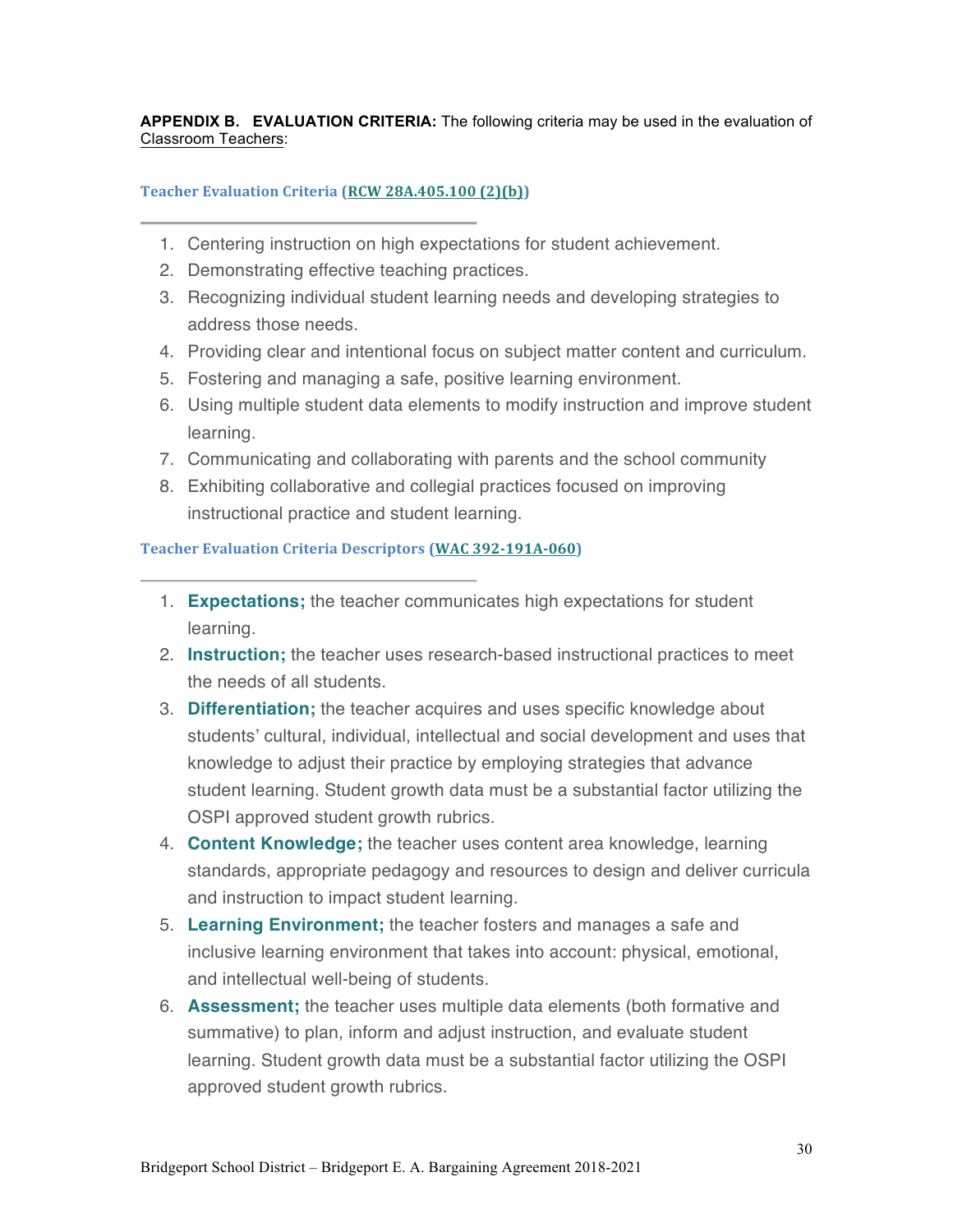- 7. **Families and Community;** the teacher communicates and collaborates with students, families and all educational stakeholders in an ethical and professional manner to promote student learning.
- 8. **Professional Practice;** the teacher participates collaboratively in the educational community to improve instruction, advance the knowledge and practice of teaching as a profession, and ultimately impact student learning. Student growth data must be a substantial factor utilizing the OSPI approved student growth rubrics.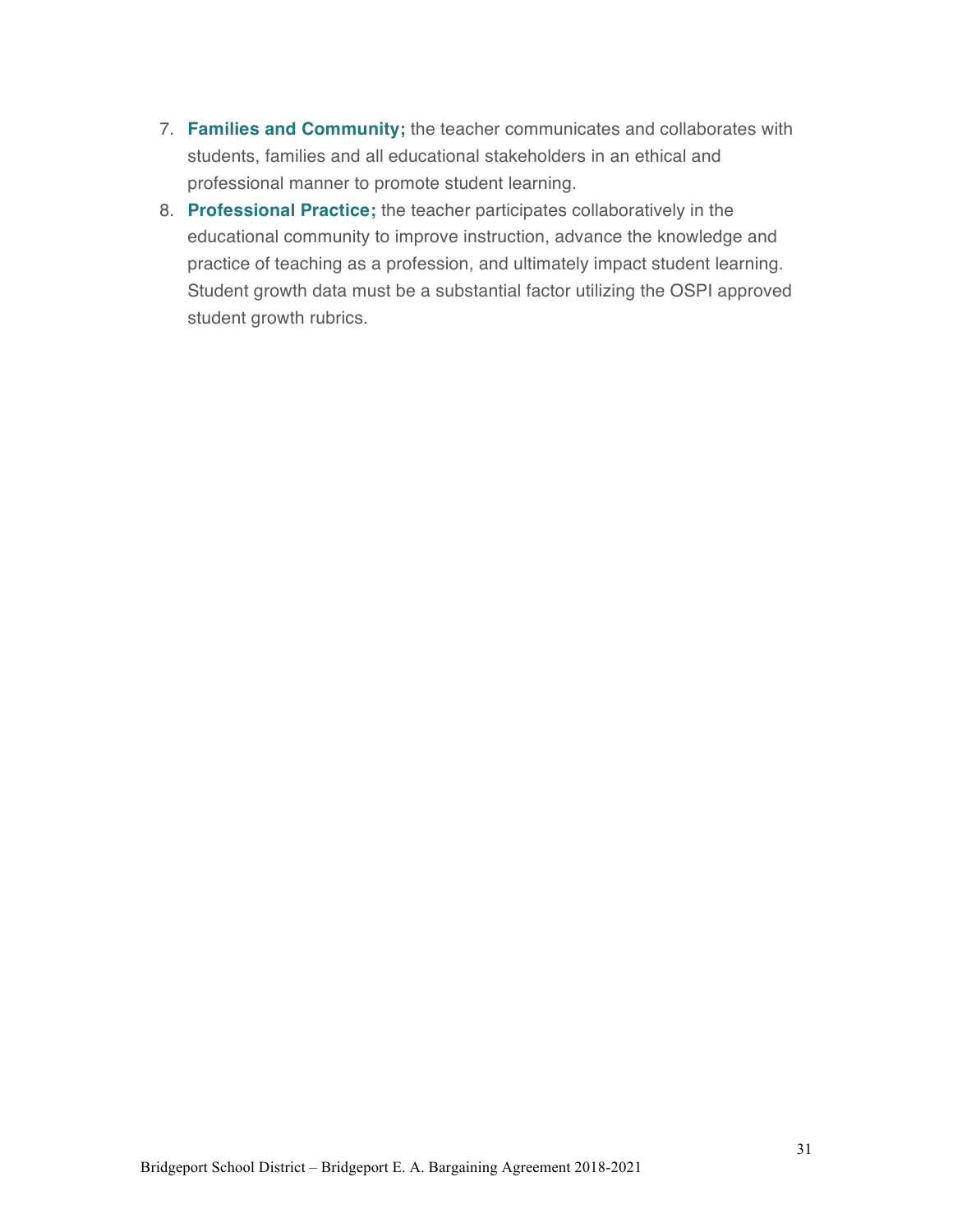# **APPENDIX C. EXTRACURRICULAR DUTY PAY SCHEDULE**

| <b>FBLA Advisor</b>                     | 11%      | Drama                               | $4\%$     |
|-----------------------------------------|----------|-------------------------------------|-----------|
| Curriculum Chairman                     | \$500/yr | <b>Highly Capable</b>               | 9%        |
| Academic Coach                          | 9%       | <b>FFA</b>                          | 11 months |
| <b>Class Advisor</b>                    | $1\%$    | Journalism Advisor                  | $4\%$     |
| <b>Annual Advisor</b>                   | 5%       | Music                               | 9%        |
| Knowledge Bowl                          | 3%       | <b>Honor Society Advisor</b>        | 3%        |
| Spanish Club Advisor                    | 3%       | <b>FCCLA Advisor</b>                | 3%        |
| <b>ASB Advisor</b>                      | 3%       | <b>Academic Clubs</b>               | $1\%$     |
| 12 <sup>th</sup> Grade Class Advisor 1% |          | 8 <sup>th</sup> Grade Class Advisor | 1%        |

Employees with extracurricular contracts may have the following options for receiving their pay:

- A. Lump sum at the end of the season or school year.
- B. Pro-rated from the end of their season to the end of the fiscal year.<br>C. For on-going activities (annual, music, etc.) 1/12 each month throug
- For on-going activities (annual, music, etc.) 1/12 each month throughout the fiscal year.

The employee must notify the District of which option he/she wishes upon the signing of the extracurricular contract.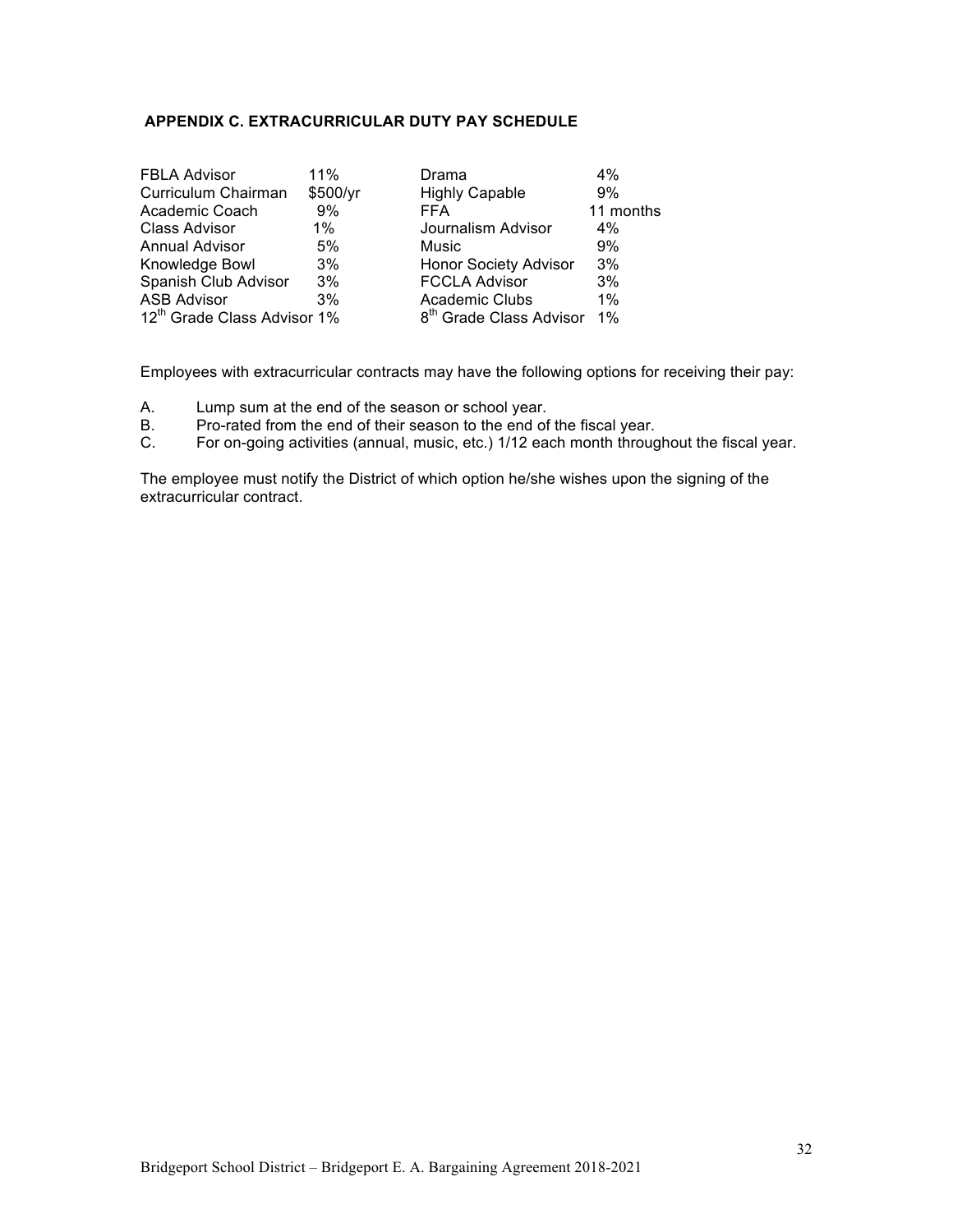# **APPENDIX D. GRIEVANCE REVIEW REQUEST**

| Date: |  |  |  |  |  |  |
|-------|--|--|--|--|--|--|
|       |  |  |  |  |  |  |

This form is to be utilized in initiating a grievance review pursuant to rules and regulations adopted for the processing of grievances.

In presenting a grievance of STEP 1 (at a formal conference), STEP 2, STEP 3, or STEP 4, a Grievance Review Request form must be submitted. A completed form must be addressed to the appropriate administrators at each step.

| To: |                                                                                                                                                                                                |      |                                                                                                                      |                                                                                                                |  |  |  |
|-----|------------------------------------------------------------------------------------------------------------------------------------------------------------------------------------------------|------|----------------------------------------------------------------------------------------------------------------------|----------------------------------------------------------------------------------------------------------------|--|--|--|
|     | Name                                                                                                                                                                                           |      | <b>Title</b>                                                                                                         |                                                                                                                |  |  |  |
|     | <b>Grievant's Name</b>                                                                                                                                                                         |      | Position                                                                                                             |                                                                                                                |  |  |  |
|     | Address: street                                                                                                                                                                                | city |                                                                                                                      | zip                                                                                                            |  |  |  |
|     |                                                                                                                                                                                                |      |                                                                                                                      |                                                                                                                |  |  |  |
| 1.  | Consistent with the procedure for adjusting grievances, I have taken the following<br>options: (indicate specifically by name and title who has officially received the grievance<br>to date.) |      |                                                                                                                      |                                                                                                                |  |  |  |
|     | Level 1: Conference Date: Conference Date:                                                                                                                                                     |      |                                                                                                                      |                                                                                                                |  |  |  |
|     | Level 2: Conference Date:                                                                                                                                                                      |      |                                                                                                                      |                                                                                                                |  |  |  |
|     | Level 3: Conference Date: Conference Date:                                                                                                                                                     |      |                                                                                                                      |                                                                                                                |  |  |  |
|     | Level 4: Conference Date:                                                                                                                                                                      |      |                                                                                                                      |                                                                                                                |  |  |  |
| 3.  | The nature of my grievance is:                                                                                                                                                                 |      | <u> 1990 - Johann Barbara, martin amerikan basal dan berasal dan berasal dalam basal dan berasal dan berasal dan</u> |                                                                                                                |  |  |  |
|     |                                                                                                                                                                                                |      |                                                                                                                      |                                                                                                                |  |  |  |
|     |                                                                                                                                                                                                |      |                                                                                                                      |                                                                                                                |  |  |  |
|     |                                                                                                                                                                                                |      |                                                                                                                      |                                                                                                                |  |  |  |
|     |                                                                                                                                                                                                |      |                                                                                                                      |                                                                                                                |  |  |  |
|     | 4. The adjustment I am recommending is:                                                                                                                                                        |      |                                                                                                                      |                                                                                                                |  |  |  |
|     |                                                                                                                                                                                                |      |                                                                                                                      |                                                                                                                |  |  |  |
|     |                                                                                                                                                                                                |      |                                                                                                                      |                                                                                                                |  |  |  |
|     |                                                                                                                                                                                                |      |                                                                                                                      |                                                                                                                |  |  |  |
|     | Signature:                                                                                                                                                                                     |      |                                                                                                                      | Date: and the state of the state of the state of the state of the state of the state of the state of the state |  |  |  |
|     |                                                                                                                                                                                                |      |                                                                                                                      | 22                                                                                                             |  |  |  |